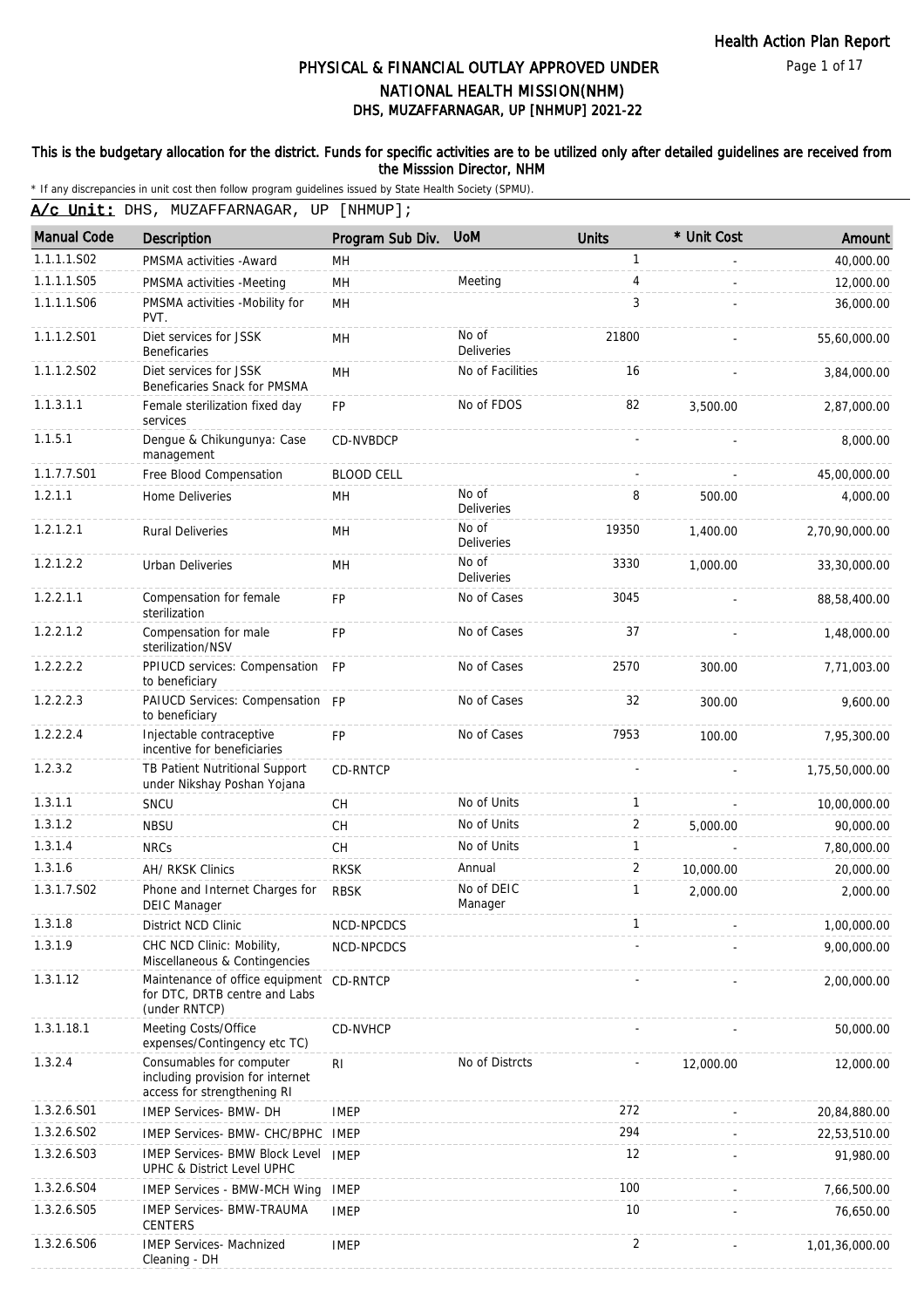### This is the budgetary allocation for the district. Funds for specific activities are to be utilized only after detailed guidelines are received from the Misssion Director, NHM

| <b>Manual Code</b> | Description                                                                                                                                                                                                  | Program Sub Div. | <b>UoM</b>              | <b>Units</b> | * Unit Cost | Amount       |
|--------------------|--------------------------------------------------------------------------------------------------------------------------------------------------------------------------------------------------------------|------------------|-------------------------|--------------|-------------|--------------|
| 1.3.2.6.S07        | <b>IMEP Services- Machnized</b><br>Cleaning - MCH Wing (100 Bed)                                                                                                                                             | <b>IMEP</b>      |                         | 1            |             | 37,18,000.00 |
| 1.3.2.6.S09        | <b>IMEP Services- Mechanized</b><br>Laundry- District Level Hospital                                                                                                                                         | <b>IMEP</b>      |                         | 2            |             | 37,58,000.00 |
| 1.3.2.6.S10        | IMEP Services- Cleaning -<br>CHC/BPHC                                                                                                                                                                        | <b>IMEP</b>      | per bed per<br>month    | 294          | 548.35      | 19,34,579.00 |
| 1.3.2.6.S12        | IMEP Services-Cleaning -<br><b>TRAUMA CENTERS</b>                                                                                                                                                            | <b>IMEP</b>      | per bed per<br>month    | 10           | 548.35      | 65,802.00    |
| 1.3.2.6.S17        | <b>IMEP Services- Mechanized</b><br>Laundry- MCH Wing (100 Bed)                                                                                                                                              | <b>IMEP</b>      |                         | $\mathbf{1}$ |             | 14,46,000.00 |
| 2.2.1              | POL for Family Planning/ Others                                                                                                                                                                              | <b>FP</b>        | No of FDOS              | 82           | 1,000.00    | 82,000.00    |
| 2.2.2              | Mobility & Communication<br>support for AH counsellors &<br><b>RKSK Coordinators</b>                                                                                                                         | <b>RKSK</b>      |                         | 2            |             | 28,800.00    |
| 2.2.3              | Mobility support for RBSK Mobile RBSK<br>health team                                                                                                                                                         |                  | No of Vehicle           | 18           | 33,000.00   | 71,28,000.00 |
| 2.2.4              | Support for RBSK: CUG<br>connection per team and rental                                                                                                                                                      | <b>RBSK</b>      | No of Team              | 18           | 200.00      | 43,200.00    |
| 2.2.11             | Any Other                                                                                                                                                                                                    |                  |                         |              |             | 60,000.00    |
| 2.3.1.1.2          | Monthly Village Health and<br><b>Nutrition Days</b>                                                                                                                                                          | R <sub>l</sub>   | No of Session           | 5986         | 100.00      | 5,98,600.00  |
| 2.3.1.10           | Mobility support for mobile<br>health team/ TA/DA to<br>vaccinators                                                                                                                                          | R <sub>1</sub>   | No of Vehicle           | 3            | 3,96,000.00 | 11,88,000.00 |
| 2.3.1.11           | Outreach for demand<br>generation, testing and<br>treatment of Viral Hepatitis<br>through Mobile Medical<br>Units/NGOs/CBOs/etc                                                                              | CD-NVHCP         |                         |              |             | 20,000.00    |
| 2.3.2.3            | DMHP: Targeted interventions at NCD-NMHP<br>community level Activities &<br>interventions targeted at<br>schools, colleges, workplaces,<br>out of school adolescents, urban<br>slums and suicide prevention. |                  |                         | 1            |             | 6,00,000.00  |
| 2.3.3.2            | Screening and free spectacles to NCD-NPCB<br>school children                                                                                                                                                 |                  | No of Cases             |              |             | 10,30,400.00 |
| 2.3.3.3            | Screening and free spectacles<br>for near work to Old Person                                                                                                                                                 | NCD-NPCB         | No of Cases             |              |             | 5,15,200.00  |
| 2.3.3.4.1          | Coverage of Public School and<br>Private school                                                                                                                                                              | NCD-NTCP         |                         | 1            |             | 4,99,660.00  |
| 2.3.3.4.5          | Sensitization campaign for<br>college students                                                                                                                                                               | <b>NCD-NTCP</b>  |                         | 1            |             | 2,00,000.00  |
| 3.1.1.3.2.S01      | ASHA/AWW/Volunteer Incentive<br>for detection of leprosy                                                                                                                                                     | CD-NLEP          |                         |              |             | 14,500.00    |
| 3.1.1.3.2.S02      | <b>ASHA Incentive for PB</b><br>(Treatment completion)                                                                                                                                                       | CD-NLEP          |                         |              |             | 14,400.00    |
| 3.1.1.3.2.S03      | <b>ASHA Incentive for MB</b><br>(Treatment completion)                                                                                                                                                       | CD-NLEP          |                         |              |             | 13,920.00    |
| 3.1.1.3.3          | Any Other ASHS Incentives<br>(ASHA Involvement under NLEP<br>- Sensitisation)                                                                                                                                | CD-NLEP          |                         |              |             | 38,500.00    |
| 3.1.1.3.A.S01      | ASHA Incentive/ Honorarium for<br>Malaria and LLIN Distribution                                                                                                                                              | CD-NVBDCP        |                         |              |             | 2,25,000.00  |
| 3.1.1.3.A.S02      | ASHA Incentive for Dengue and<br>Chikungunya                                                                                                                                                                 | CD-NVBDCP        |                         |              |             | 20,60,000.00 |
| 3.1.1.2            | ASHA Incentive under NIDDCP                                                                                                                                                                                  | NCD-NIDDCP       | No of ASHA              |              |             | 1,54,500.00  |
| 3.1.1.4.A.1.S01    | ASHA Incentive Filling of CBAC<br>forms and familly folder of<br>patients with confirm NCD cases                                                                                                             | CP               | No. of<br>Beneficiaries |              | 10.00       | 35,60,880.00 |
| 3.1.1.1.4.S09.A    | ASHA incentive for HRP<br>identification and follow up                                                                                                                                                       | MН               | No of HRP               | 2700         | 300.00      | 8,10,000.00  |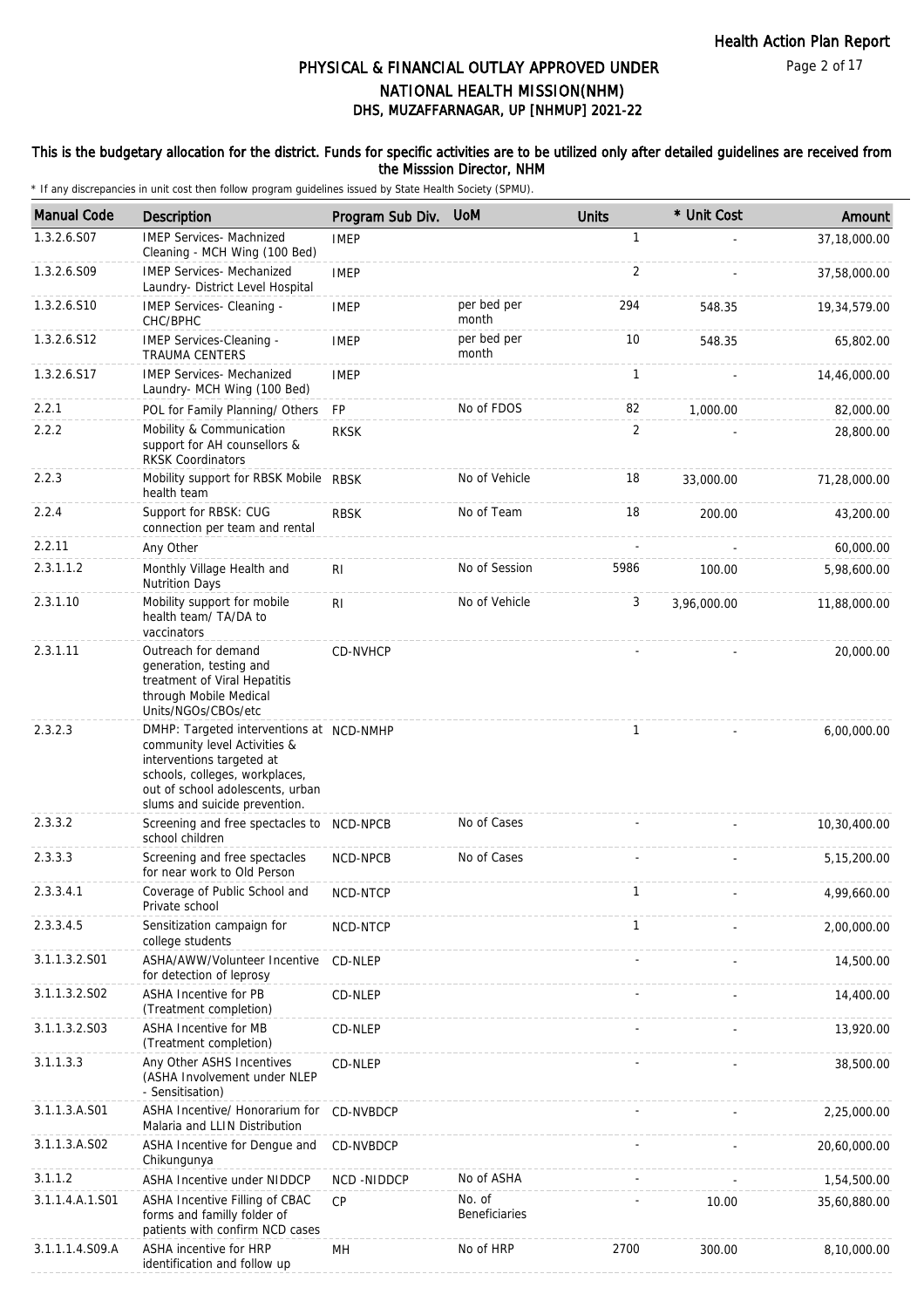### This is the budgetary allocation for the district. Funds for specific activities are to be utilized only after detailed guidelines are received from the Misssion Director, NHM

| <b>Manual Code</b> | Description                                                                                                          | Program Sub Div. | <b>UoM</b>                               | <b>Units</b> | * Unit Cost | Amount         |
|--------------------|----------------------------------------------------------------------------------------------------------------------|------------------|------------------------------------------|--------------|-------------|----------------|
| 3.1.1.1.1.S01      | JSY Incentive to ASHA                                                                                                | MН               | No of<br><b>Deliveries</b>               | 18900        |             | 1,13,40,000.00 |
| 3.1.1.1.1.S03      | National Iron Plus Incentive for<br>mobilizing children and/or<br>ensuring compliance and<br>reporting (6-59 months) | <b>CH</b>        | No of ASHA                               | 1979         | 50.00       | 5,93,700.00    |
| 3.1.1.1.2.S01      | ASHA incentive under MAA<br>programme @ Rs 100 per ASHA<br>for quarterly mother's meeting                            | CH               | No of ASHA                               | 1979         | 100.00      | 7,91,600.00    |
| 3.1.1.1.2.S02      | Incentive for Home Based<br>Newborn Care programme                                                                   | CH               | No. of Child                             | 41118        | 250.00      | 1,02,79,500.00 |
| 3.1.1.1.2.S04      | Incentive for referral of SAM<br>cases to NRC and for follow up<br>of discharge SAM children from<br><b>NRCs</b>     | CH               | No.of SAM<br>Child referal &<br>followup | 1            | 150.00      | 28,800.00      |
| 3.1.1.1.2.S05      | Incentive for National<br>Deworming Day for mobilising<br>out of school children                                     | <b>RKSK</b>      | <b>ASHA</b>                              | 4510         | 100.00      | 4,51,000.00    |
| 3.1.1.1.2.S06      | Incentive for IDCF for<br>prophylactic distribution of ORS<br>to family with under-five<br>children.                 | CH               | No of ASHA                               | 1979         | 100.00      | 1,97,900.00    |
| 3.1.1.1.2.S07      | Incentive to ASHA for Quaterly<br>Visit Under HBYC                                                                   | CH               | No of Children                           | 10807        | 50.00       | 27,01,750.00   |
| 3.1.1.1.3.S01      | <b>ASHA Incentive under</b><br>Immunzation                                                                           | R <sub>1</sub>   | No of Children                           | 67238        | 225.00      | 1,51,28,640.00 |
| 3.1.1.1.4.S08      | ASHA incentive for injectable<br>contraceptive (Antara)                                                              | <b>FP</b>        | No of Cases                              | 6118         | 100.00      | 6,11,800.00    |
| 3.1.1.1.4.S09.B    | Reimbursement of travel<br>expenses for accompanying a<br>women to facility for medical<br>abortion                  | <b>FP</b>        | No of Cases                              | 242          | 225.00      | 54,450.00      |
| 3.1.1.1.4.S09.C    | Reimbursement of travel<br>expenses for accompanying a<br>women to facility for surgical<br>abortion (MVA/EVA)       | <b>FP</b>        | No of Cases                              | 290          | 150.00      | 43,500.00      |
| 3.1.1.1.4.S01      | ASHA Incentives under Saas<br>Bahu Sammellan                                                                         | <b>FP</b>        | No of Events                             | 1607         | 100.00      | 1,60,700.00    |
| 3.1.1.1.4.S02      | ASHA Incentives under Nayi Pehl FP<br>Kit                                                                            |                  | No of Kits                               | 7916         | 100.00      | 7,91,600.00    |
| 3.1.1.1.4.S04      | ASHA PPIUCD incentive for<br>accompanying the client for<br>PPIUCD insertion                                         | FP               | No of Cases                              | 2923         | 150.00      | 4,38,453.00    |
| 3.1.1.1.4.S05      | ASHA PAIUCD incentive for<br>accompanying the client for<br>PAIUCD insertion                                         | <b>FP</b>        | No. of cases                             | 32           | 150.00      | 4,800.00       |
| 3.1.1.1.4.S06.A    | ASHA incentive under ESB<br>scheme for promoting spacing of<br>births between 02 children                            | <b>FP</b>        | No. of cases                             | 3063         | 500.00      | 15,31,500.00   |
| 3.1.1.1.4.S06.B    | ASHA incentive under ESB<br>scheme for promoting spacing of<br>02 years after marriage                               | <b>FP</b>        | No. of cases                             | 2189         |             | 10,94,500.00   |
| 3.1.1.1.4.S07      | ASHA incentive under ESB<br>scheme for promoting Adoption<br>of Limiting Method upto Two<br>Children                 | <b>FP</b>        | No of Cases                              | 496          | 1,000.00    | 4,96,000.00    |
| 3.1.1.5            | ASHA incentives for routine<br>activities                                                                            | CP               | No. of Rural &<br>Rurban ASHA            |              | 2,000.00    | 5,22,96,000.00 |
| 3.1.1.6.S01        | Incentive to ASHA Facilitator for<br>CBAC, HRP and SAM Tracking                                                      | <b>CP</b>        | No of AF                                 |              | 1,700.00    | 20,19,600.00   |
| 3.1.1.6.S02        | Incentive to ASHA for Health<br>Promotion Day                                                                        | <b>CP</b>        | No. of Rural &<br>Rurban ASHA            |              | 200.00      | 52,29,600.00   |
| 3.1.1.6.S03        | Incentive to ASHA under PMMVY CP                                                                                     |                  | No. of<br>Beneficiaries                  |              | 100.00      | 16,08,600.00   |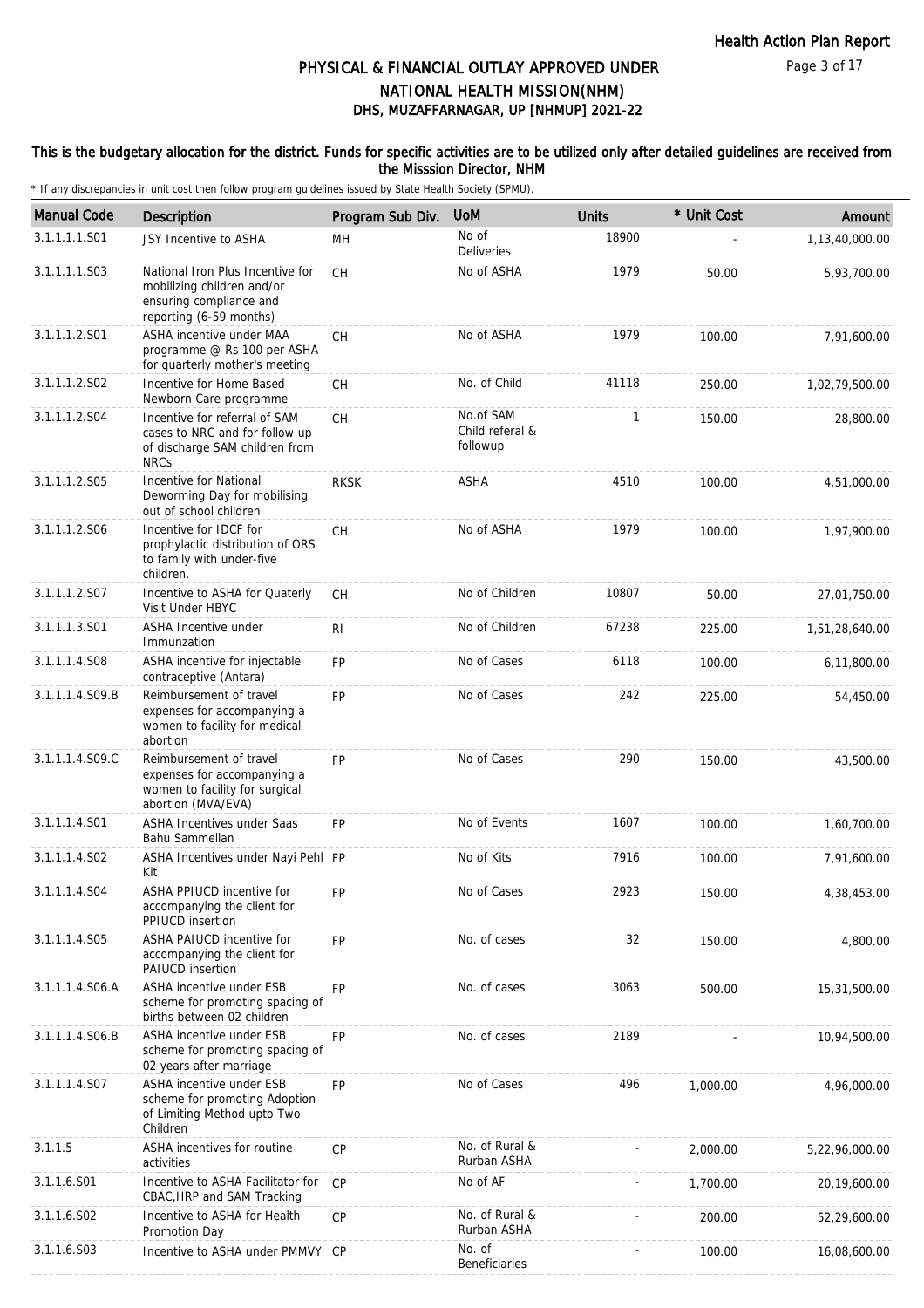### This is the budgetary allocation for the district. Funds for specific activities are to be utilized only after detailed guidelines are received from the Misssion Director, NHM

| <b>Manual Code</b> | Description                                                                                                                       | Program Sub Div. | <b>UoM</b>                             | <b>Units</b> | * Unit Cost | Amount         |
|--------------------|-----------------------------------------------------------------------------------------------------------------------------------|------------------|----------------------------------------|--------------|-------------|----------------|
| 3.1.1.6.S04        | ASHA Beema- Pradhan Mantri<br>Jeevan Jyoti & Suraksh Bima<br>Yojna                                                                | CP               |                                        |              |             | 5,94,918.00    |
| 3.1.3.1.1.S01      | Asha/ Asha Sangni Uniform                                                                                                         | <b>CP</b>        | No. of<br>Rural, Rurban<br>ASHA & AF   |              | 600.00      | 14,38,200.00   |
| 3.1.3.1.1.S02      | Asha/ Asha Sangni Umbrella                                                                                                        | CP               | No. of<br>Rural, Rurban<br>ASHA & AF   |              | 200.00      | 4,79,400.00    |
| 3.1.3.1.3          | Awards to ASHA's/Link workers                                                                                                     | CP               | No. of<br>Rural, Urban<br>,Rurban ASHA |              | 300.00      | 7,26,700.00    |
| 3.1.3.1.6          | Supervision costs by ASHA<br>facilitators (Shangni) (12<br>months)                                                                | CP               | No of AF                               |              | 7,200.00    | 85,53,600.00   |
| 3.1.1.1.3.S02.A    | Mobilization of children through<br>ASHA or other mobilizers                                                                      | R <sub>l</sub>   | No of Session                          | 29976        | 150.00      | 44,96,400.00   |
| 3.1.3.5.S01        | Incentive for other link workers<br>for Prepration of Due List of<br>Childrens to be immunized                                    | R <sub>l</sub>   | No of Session                          | 12348        | 100.00      | 12,34,800.00   |
| 3.1.2.10.S03       | Incentive to ASHA Cluster<br>Meeting                                                                                              | CP               |                                        |              |             | 16,55,400.00   |
| 3.2.3.1.1          | <b>Treatment Supporter</b><br>Honorarium (Rs 1000)                                                                                | <b>CD-RNTCP</b>  |                                        |              |             | 39,60,000.00   |
| 3.2.3.1.2          | <b>Treatment Supporter</b><br>Honorarium (Rs 5000)                                                                                | CD-RNTCP         |                                        |              |             | 4,72,500.00    |
| 3.2.3.1.3          | Incentive for informant (Rs 500)                                                                                                  | CD-RNTCP         |                                        |              |             | 6,07,500.00    |
| 3.2.3.1.4.S01      | State/District TB Forums                                                                                                          | CD-RNTCP         |                                        |              |             | 5,000.00       |
| 3.2.3.1.4.S02      | Community Engagement<br>activities /Incentive for<br>community<br>volunteers/supervisors /LT etc<br>undertaking ACF               | CD-RNTCP         |                                        |              |             | 22,00,000.00   |
| 3.2.1.1.S02        | Other activities under Mission<br>Parivar Vikas: Demand<br>Generation (Saas Bahu<br>Sammellan)                                    | <b>FP</b>        | No of Events                           | 1607         | 1,500.00    | 24,10,500.00   |
| 3.3.3.2            | Training of PRI's<br>representatives/ Police<br>personnel/ Teachers/ Transport<br>personnel/ NGO personnel/<br>other stakeholders | NCD-NTCP         |                                        | $\mathbf{1}$ |             | 30,000.00      |
| 3.3.3.3            | Training of PRI under National<br>Program for Climate Change and<br>Human Health (NPCCHH)                                         | NCD-NPCCHH       |                                        | 1            |             | 70,000.00      |
| 3.3.4.S01          | <b>AAA Platform</b>                                                                                                               | CP               | No. of Rural &<br>Rurban ASHA          |              | 75.00       | 33,93,900.00   |
| 4.1.1              | <b>District Hospitals</b>                                                                                                         | CP               | No. of DH                              | 2            | 5,00,000.00 | 10,00,000.00   |
| 4.1.3              | <b>Community Health Centers</b>                                                                                                   | <b>CP</b>        | No of CHC                              | 13           | 2,50,000.00 | 32,50,000.00   |
| 4.1.4              | Primary Health Centers                                                                                                            | <b>CP</b>        | No of PHC                              | 39           | 87,500.00   | 34, 12, 500.00 |
| 4.1.5              | Sub Centers                                                                                                                       | <b>CP</b>        | No. of Sub<br>Centre                   |              | 10,000.00   | 28,50,000.00   |
| 4.1.6              | Village Health Sanitation &<br>Nutrition Committee                                                                                | CP               | No. of VHSNC                           |              | 10,000.00   | 54,80,000.00   |
| 4.1.7.S01          | H&WC Additional Untied Grant-<br>SC                                                                                               | <b>CP</b>        | No. of HWC-<br><b>SC</b>               |              | 30,000.00   | 49,40,000.00   |
| 4.1.7.S02          | H&WC Additional Untied Grant-<br>PHC                                                                                              | <b>CP</b>        | No. of HWC-<br>PHC                     |              | 50,000.00   | 17,00,000.00   |
| 5.1.1.2.8          | Infrastructure strengthening of<br>SC to H&WC                                                                                     | <b>CP</b>        | No. of HWC-<br><b>SC</b>               |              | 7,00,000.00 | 4,05,00,000.00 |
| 5.1.1.2.9          | Infrastructure strengthening of<br>PHC to H&WC                                                                                    | CP               | No. of HWC-<br>PHC                     |              | 2,74,000.00 | 27,40,000.00   |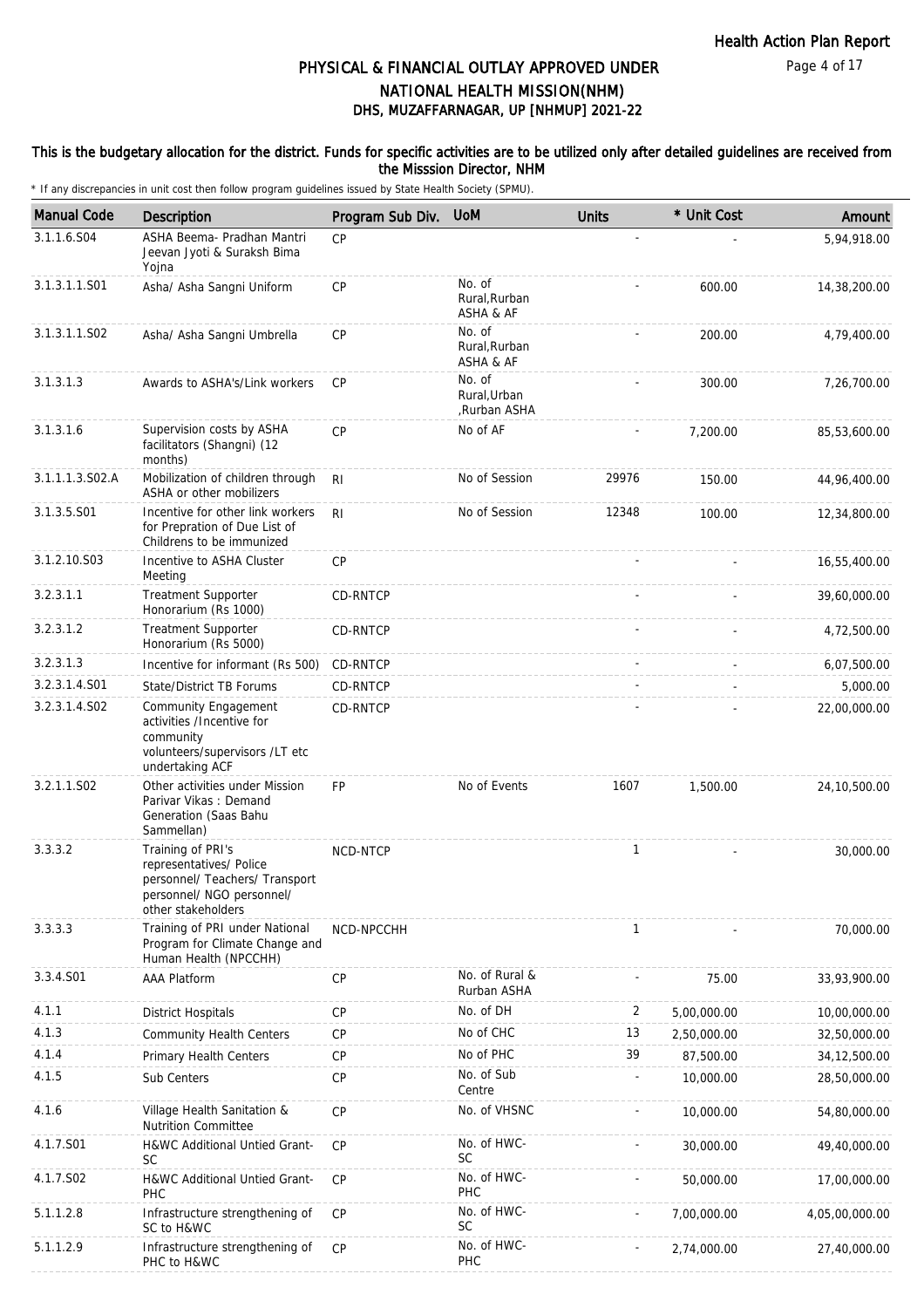Page 5 of 17

# DHS, MUZAFFARNAGAR, UP [NHMUP] 2021-22 PHYSICAL & FINANCIAL OUTLAY APPROVED UNDER NATIONAL HEALTH MISSION(NHM)

### This is the budgetary allocation for the district. Funds for specific activities are to be utilized only after detailed guidelines are received from the Misssion Director, NHM

| <b>Manual Code</b> | <b>Description</b>                                                        | Program Sub Div.  | <b>UoM</b>                               | <b>Units</b>   | * Unit Cost | Amount       |
|--------------------|---------------------------------------------------------------------------|-------------------|------------------------------------------|----------------|-------------|--------------|
| 5.1.2              | Sub Centre Rent and<br>Contingencies                                      | CP                |                                          |                |             | 11,88,000.00 |
| 5.3.3              | Blood bank/ Blood storage/ Day<br>care centre for<br>hemoglobinopathies   | <b>BLOOD CELL</b> | Lumpsump                                 |                |             | 50,000.00    |
| 5.3.9              | Safety Pits                                                               | RI                | No of piece                              | 2              | 6,000.00    | 12,000.00    |
| 5.3.14             | Civil Works under RNTCP                                                   | CD-RNTCP          |                                          |                |             | 1,60,000.00  |
| 6.1.1.1.2.S02      | FRU Strengthening                                                         | MH                | List of<br><b>Different</b><br>Equipment |                |             | 5,20,599.00  |
| 6.1.1.1.5          | Any other Equipment<br>(Instrument and Equipment for<br>HWC)              | MH                | List of<br>Different<br>Equipment        | 4              |             | 8,00,000.00  |
| 6.1.1.2.4.S05      | Procurement of Phototherepy for CH<br><b>NBSU</b>                         |                   | No of Units                              | $\overline{2}$ | 65,000.00   | 1,30,000.00  |
| 6.1.1.2.4.S06      | Procurement of Radiant Warmer CH<br>for NBSU                              |                   | No of Units                              | 4              | 65,000.00   | 2,40,000.00  |
| 6.1.1.3.3          | Minilap kits                                                              | <b>FP</b>         | No of Kits                               | 5              | 3,000.00    | 15,000.00    |
| 6.1.1.3.5          | PPIUCD forceps                                                            | FP                | No of Kelly<br>forcep                    | 20             | 600.00      | 12,000.00    |
| 6.1.5.1.1          | Grant-in-aid for Vision Centre<br>(PHC) (Govt.)                           | NCD-NPCB          |                                          |                |             | 1,00,000.00  |
| 6.1.1.21.1         | Recurring GIA: Machinery &<br>Equipment for DH                            | NCD-NPHCE         |                                          | $\mathbf{1}$   |             | 1,50,000.00  |
| 6.1.5.5            | Procurement for Universal<br>Screening of NCDs                            | NCD-NPCDCS        |                                          | $\mathbf{1}$   |             | 68,64,000.00 |
| 6.1.2.6.F1.S03     | IT Recurring Expenses for PHC                                             | CP                |                                          |                |             | 1,20,000.00  |
| 6.1.2.6.F1.S04     | Laptop for HWC-PHC                                                        | <b>CP</b>         |                                          |                |             | 6,50,000.00  |
| 6.1.4.3.1          | <b>MCR</b>                                                                | CD-NLEP           |                                          |                |             | 52,000.00    |
| 6.1.4.3.2          | Aids/Appliance                                                            | CD-NLEP           |                                          |                |             | 17,000.00    |
| 6.1.4.3.3          | Equipment                                                                 | CD-NLEP           |                                          |                |             | 5,000.00     |
| 6.1.6.1            | Repairs of Laparoscopes                                                   |                   | No of<br>Laproscopes                     | 1              | 25,000.00   | 25,000.00    |
| 6.2.1.1.A7.S05.a   | Drugs & Consumables Normal<br>Delivery L1 Facility                        | MH                | No of<br><b>Deliveries</b>               | 600            |             | 12,000.00    |
| 6.2.1.1.A7.S05.b   | Drugs & Consumables Normal<br>Delivery L2 Facility                        | MН                | No of<br><b>Deliveries</b>               | 11800          |             | 4,72,000.00  |
| 6.2.1.1.A7.S05.c   | Drugs & Consumables Normal<br>Delivery L3 Facility                        | MH                | No of<br>Deliveries                      | 10000          |             | 8,00,000.00  |
| 6.2.1.1.A7.S05.d   | Drugs & Consumables Caesarean MH<br>Delivery L3 Facility                  |                   | No of<br><b>Deliveries</b>               | 2400           |             | 8,64,000.00  |
| 6.2.1.2.2.12       | AEFI kit under RI Program                                                 | <b>RI</b>         | No. of Kits                              | 60             | 200.00      | 12,000.00    |
| 6.2.1.3.1          | Nayi Pehl Kit                                                             | <b>FP</b>         | No of Kits                               | 7916           | 220.00      | 17,41,520.00 |
| 6.2.1.5.1          | Medicine for Mobile health team                                           | <b>RBSK</b>       | No of Team                               | 18             | 5,000.00    | 90,000.00    |
| 6.2.1.6.1          | Red/Black plastic bags et                                                 | RI                | No of Session                            | 29928          | 9.00        | 2,69,352.00  |
| 6.2.1.6.2          | Bleach/Hypochlorite solution/<br>Twin bucket                              | <b>RI</b>         | No of Facilities                         |                |             | 24,000.00    |
| 6.2.2.1.4          | Replenishment of ASHA HBNC<br>kits                                        | <b>CP</b>         | No of ASHA                               |                | 150.00      | 2,40,000.00  |
| 6.2.2.2.2          | Drugs and Supplies for blood<br>related disorders-<br>Haemoglobinopathies | <b>BLOOD CELL</b> |                                          |                |             | 8,80,000.00  |
| 6.2.2.4.1          | Drugs & Supplies for Ayush                                                | <b>AYUSH</b>      | No of Doctors                            | 32             | 50,000.00   | 16,00,000.00 |
| 6.2.2.6.1          | Lab strengthening of SHC - HWC CP                                         |                   |                                          |                |             | 35,55,000.00 |
| 6.2.2.6.2          | Lab strengthening of PHC - HWC CP                                         |                   |                                          |                |             | 20,20,000.00 |
| 6.2.3.1.1          | Chloroquine phosphate tablets                                             | CD-NVBDCP         |                                          |                |             | 15,000.00    |
| 6.2.3.1.2          |                                                                           |                   |                                          |                |             |              |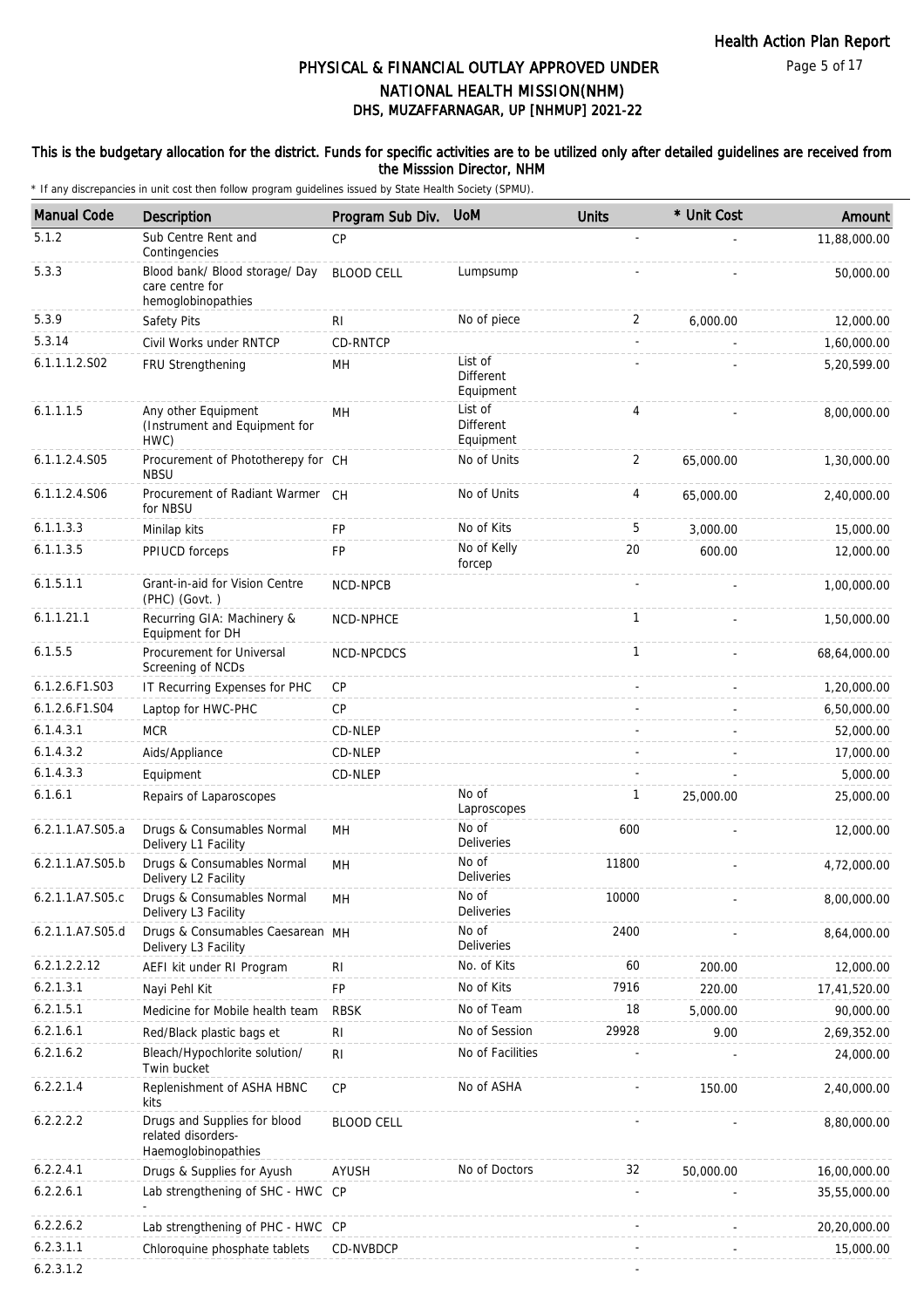Page 6 of 17

# DHS, MUZAFFARNAGAR, UP [NHMUP] 2021-22 PHYSICAL & FINANCIAL OUTLAY APPROVED UNDER NATIONAL HEALTH MISSION(NHM)

### This is the budgetary allocation for the district. Funds for specific activities are to be utilized only after detailed guidelines are received from the Misssion Director, NHM

| <b>Manual Code</b> | Description                                                                                                | Program Sub Div. | <b>UoM</b>                                                | <b>Units</b>             | * Unit Cost | Amount         |
|--------------------|------------------------------------------------------------------------------------------------------------|------------------|-----------------------------------------------------------|--------------------------|-------------|----------------|
|                    | Primaquine tablets 2.5 mg                                                                                  | CD-NVBDCP        |                                                           |                          |             | 7,500.00       |
| 6.2.3.1.3          | Primaquine tablets 7.5 mg                                                                                  | CD-NVBDCP        |                                                           |                          |             | 15,000.00      |
| 6.2.3.1.10         | Pyrethrum extract 2% for spare<br>spray                                                                    | CD-NVBDCP        |                                                           |                          |             | 1,00,000.00    |
| 6.2.3.1.12         | RDT Malaria - bi-valent (For Non CD-NVBDCP<br>Project states)                                              |                  |                                                           |                          |             | 2,13,500.00    |
| 6.2.3.2.1          | Supportive drugs, lab. Reagents                                                                            | CD-NLEP          |                                                           |                          |             | 13,000.00      |
| 6.2.3.3.1          | Laboratory Materials                                                                                       | <b>CD-RNTCP</b>  |                                                           |                          |             | 20,40,000.00   |
| 6.2.3.3.2          | Procurement of Drugs                                                                                       | CD-RNTCP         |                                                           |                          |             | 10,50,000.00   |
| 6.2.4.1.1          | Assistance for<br>consumables/drugs/medicines to<br>the Govt./District Hospital for<br>Cat sx etc          | NCD-NPCB         | No of Cases                                               |                          |             | 18,12,840.00   |
| 6.2.4.5.1          | Drugs & Consumables for NCD<br>Management (incl. Diabetes,<br>Hypertension, Strokes etc)for<br>whole dist. | NCD-NPCDCS       |                                                           | $\mathbf{1}$             |             | 2,00,000.00    |
| 6.2.4.5.3          | Drugs & Diagnostic for NCD<br>Management incl. Diabetes,<br>Hypertension, Strokes etc                      | NCD-NPCDCS       |                                                           |                          |             | 2,70,000.00    |
| 6.2.4.5.6          | Drugs & supplies for Universal<br>Screening of NCDs                                                        | NCD-NPCDCS       |                                                           | $\mathbf{1}$             |             | 40,04,000.00   |
| $6.1.3.2.a.$ S01   | Free Diagnostics for Pregnant<br>women under JSSK - USG on<br>PPP for PMSMA                                | MН               | No of ANC                                                 | 1200                     |             | 3,60,000.00    |
| $6.1.3.2.a.$ SO2   | Free Diagnostics for Pregnant<br>women under JSSK- AVD for for<br>HIV & Syphilis at VHNDs                  | MH               | No of ANC                                                 | 375                      |             |                |
| 6.1.3.2.a.S03      | Free Diagnostics for Pregnant<br>women under JSSK-MH                                                       | MН               | No of ANC                                                 | 64000                    |             | 6,40,000.00    |
| 6.1.3.2.b          | Free Diagnostics for Sick infants<br>under JSSK                                                            | CH               | No of Units                                               | 1                        |             | 1,20,000.00    |
| 6.3.1.S03          | Any other (please specify)                                                                                 |                  |                                                           |                          |             | 40,00,000.00   |
| 7.5.1              | Tribal Patient Support &<br><b>Transportation Charges</b>                                                  | CD-RNTCP         |                                                           |                          |             | 1,15,500.00    |
| 7.5.2              | Sample collecton &<br>transportation charges                                                               | CD-RNTCP         |                                                           |                          |             | 5,37,650.00    |
| 8.1.1.1            | ANMs - MH                                                                                                  | MН               | No of MH ANM                                              | 83                       |             | 1,74,87,375.00 |
| 8.1.1.1.S01        | ANM For New Sub-Center - CP                                                                                | <b>CP</b>        |                                                           |                          |             | 16,49,796.00   |
| 8.1.1.2.S01        | Staff Nurses-100 Beded MCH<br>Wing Neotology                                                               | MH               | No of MCH<br>Neonatology<br>trained Staff<br><b>Nurse</b> |                          |             | 58,69,285.00   |
| 8.1.1.2.S02        | Staff Nurses-100 Beded MCH<br>Wing nursing sister                                                          | MH               | No of MCH<br>Nursing Sister                               |                          |             | 12,44,938.00   |
| 8.1.1.2.S05        | Staff Nurses-MH                                                                                            | MН               | No of MH<br><b>Staff Nurse</b>                            | 39                       |             | 1,23,78,278.00 |
| 8.1.1.2.S11        | Staff Nurse HWC - CP                                                                                       | CP               |                                                           | $\overline{\phantom{a}}$ |             | 62,04,653.00   |
| 8.1.1.2.S12        | Staff Nurses HWC - MH                                                                                      | MН               |                                                           | 12                       |             | 14,40,936.00   |
| 8.1.1.5.S01        | Laboratory Technicians -100<br>Beded MCH Wing                                                              | MH               | No of MCH<br>Laboratory<br>Technician                     |                          |             | 9,80,862.00    |
| 8.1.1.5.S02        | Laboratory Technicians - HR                                                                                | <b>HR</b>        |                                                           | 13                       |             | 24,70,536.00   |
| 8.1.1.5.S04        | Laboratory Technicians - RNTCP                                                                             | CD-RNTCP         |                                                           |                          |             | 79,19,696.00   |
| 8.1.1.6.S05        | OT Technician                                                                                              | <b>MIS</b>       | No of MH OT<br>technician                                 |                          |             | 7,93,800.00    |
| 8.1.1.6.S06        | OT Technician-MCH Wing                                                                                     | MH               | No of MCH OT<br>Technician                                |                          |             | 4, 14, 263.00  |
| 8.1.1.9            | Radiographer/ X-ray technician                                                                             | <b>HR</b>        |                                                           | 3                        |             | 7,94,448.00    |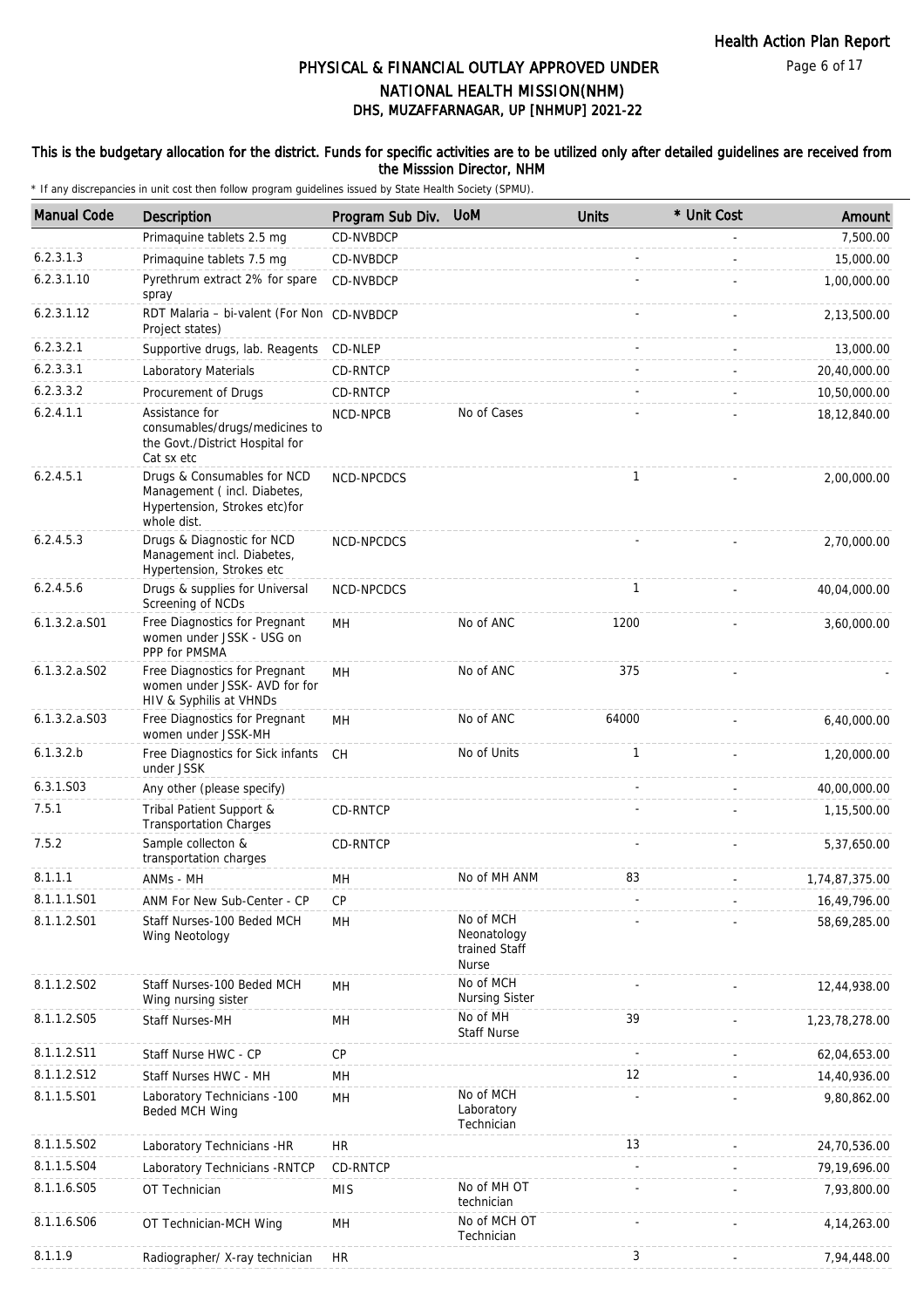### This is the budgetary allocation for the district. Funds for specific activities are to be utilized only after detailed guidelines are received from the Misssion Director, NHM

| <b>Manual Code</b>      | Description                                                                              | Program Sub Div. | <b>UoM</b>                                              | <b>Units</b>   | * Unit Cost | Amount         |
|-------------------------|------------------------------------------------------------------------------------------|------------------|---------------------------------------------------------|----------------|-------------|----------------|
| 8.1.1.12.S02            | Para Medical Worker CD-NLEP                                                              | CD-NLEP          |                                                         |                |             | 2,71,996.00    |
| 8.1.2.1.S01             | Obstetricians and Gynaecologists MH<br>-100 Beded MCH Wing                               |                  | No of MCH<br>Obstetricians<br>and<br>Gynaecologist<br>S |                |             | 37,47,600.00   |
| 8.1.2.1.S04             | Obstetricians and Gynaecologists MH<br>-MH                                               |                  | No of MH<br>Obstetricians<br>and<br>Gynaecologist<br>S  |                |             | 47,40,000.00   |
| 8.1.2.2.S01             | Paediatricians- 100 Beded MCH<br>Wing                                                    | MH               | No of MCH<br>Pediatrician                               |                |             | 42,55,200.00   |
| 8.1.2.3.SO <sub>2</sub> | Anaesthetists - 100 Beded MCH<br>Wing                                                    | MH               | No of MCH<br>Anesthetic                                 |                |             | 32,40,000.00   |
| 8.1.2.3.S05             | Anaesthetists -MH                                                                        | MH               | No of MH<br>Anesthetic                                  |                |             | 47,40,000.00   |
| 8.1.2.5.S01             | Radiologists- 100 Beded MCH<br>Wing                                                      | MH               | No of MCH<br>Radiologist                                |                |             | 11,70,000.00   |
| 8.1.2.6.S01             | Pathologists/ Haemotologists-<br>100 Beded MCH Wing                                      | MH               | No of MCH<br>Pathologist                                |                |             | 15,87,600.00   |
| 8.1.3.10.S01            | FRU Operationalization for<br>Gynae & anesthetist specialist on<br>call from govt sector | MH               | No of C<br>Section                                      | 8              |             | 24,000.00      |
| 8.1.3.10.S02            | FRU Operationalization<br>Gynecologists specialist on call<br>from pvt sector            | MH               | No of C<br>Section                                      | 4              |             | 18,000.00      |
| 8.1.3.10.S03            | FRU Operationalization<br>anesthetist specialist on call for<br>from pvt sector          | MH               | No of C<br>Section                                      | 4              |             | 12,000.00      |
| 8.1.4.1.S01             | Dental Surgeons- DH &CHC                                                                 | HR               |                                                         | 3              |             | 6,98,376.00    |
| 8.1.5.S03               | Medical Officers -MH                                                                     | MH               | No of MH LMO                                            |                |             | 20,22,000.00   |
| 8.1.5.S06               | Medical Officers -CD-RNTCP                                                               | <b>CD-RNTCP</b>  |                                                         |                |             | 3,60,000.00    |
| 8.1.6.1                 | <b>AYUSH MOS</b>                                                                         | AYUSH            |                                                         | 32             |             | 1,61,78,682.00 |
| 8.1.6.2                 | Pharmacist - AYUSH                                                                       | <b>AYUSH</b>     |                                                         | 15             |             | 32,47,012.00   |
| 8.1.7.1.1               | MOs-AYUSH                                                                                | <b>RBSK</b>      |                                                         | 31             |             | 1,24,92,864.00 |
| 8.1.7.1.2.S02           | MOs-Dental MO/ BDS                                                                       | <b>RBSK</b>      |                                                         | 5              |             | 35,67,900.00   |
| 8.1.7.1.3               | <b>Staff Nurse</b>                                                                       | <b>RBSK</b>      |                                                         | $\overline{7}$ |             | 23,54,688.00   |
| 8.1.7.1.4               | ANM                                                                                      | <b>RBSK</b>      |                                                         | 11             |             | 19,35,576.00   |
| 8.1.7.1.5.S01           | Para Medical Worker                                                                      | <b>RBSK</b>      |                                                         | 18             |             | 43,59,744.00   |
| 8.1.8.1                 | <b>Medical Officers</b>                                                                  | CH               | No. of Mos                                              | $\mathbf{1}$   |             | 8,73,180.00    |
| 8.1.8.2                 | <b>Staff Nurse</b>                                                                       | <b>CH</b>        | No. of SNs                                              | 4              |             | 13, 19, 256.00 |
| 8.1.8.3                 | Cook cum caretaker                                                                       | CH               | No. of Cook<br>cum Caretaker                            | $\overline{2}$ |             | 3,08,551.00    |
| 8.1.8.5                 | Feeding demonstrator for NRC                                                             | <b>CH</b>        | No. of FDs                                              | $\mathbf{1}$   |             | 3,04,454.00    |
| 8.1.9.1.S01             | Paediatrician SNCU-CH                                                                    | CH               | No. of<br>Peadiatrician                                 | 3              |             | 60,00,000.00   |
| 8.1.9.3.S01             | Staff Nurse -SNCU/KMC                                                                    | СH               | No. of SNs                                              | 12             |             | 37,64,016.00   |
| 8.1.9.3.SO2             | Staff Nurse -NBSU                                                                        | CH               | No. of SNs                                              | 6              |             | 14,66,899.00   |
| 8.1.9.6.S02             | Others- SNCU Staff (Ward<br>Aaya/ Cleaner/ Security Guard)                               | CH               |                                                         | 9              |             | 16,09,484.00   |
| 8.1.9.6.S03             | Others- SNCU Staff DEO                                                                   | CH               | no. of Posts                                            | $\mathbf{1}$   |             | 2,49,046.00    |
| 8.1.12.1                | Mid-level Service Provider                                                               | CP               |                                                         |                |             | 99,45,120.00   |
| 8.1.12.2                | Performance incentive for Mid-<br>level service providers                                | <b>CP</b>        | No. of HWC-<br><b>CHO</b>                               |                | 15,000.00   | 58,05,000.00   |
| 8.1.13.1.S02            | Counsellor - RKSK                                                                        | <b>RKSK</b>      |                                                         | $\overline{2}$ |             | 5,24,695.00    |
| 8.1.13.1.S03            | Counsellor - RMNCHA-FW                                                                   | FP               | No of                                                   | $\mathbf{1}$   | 15,073.00   | 2,13,968.00    |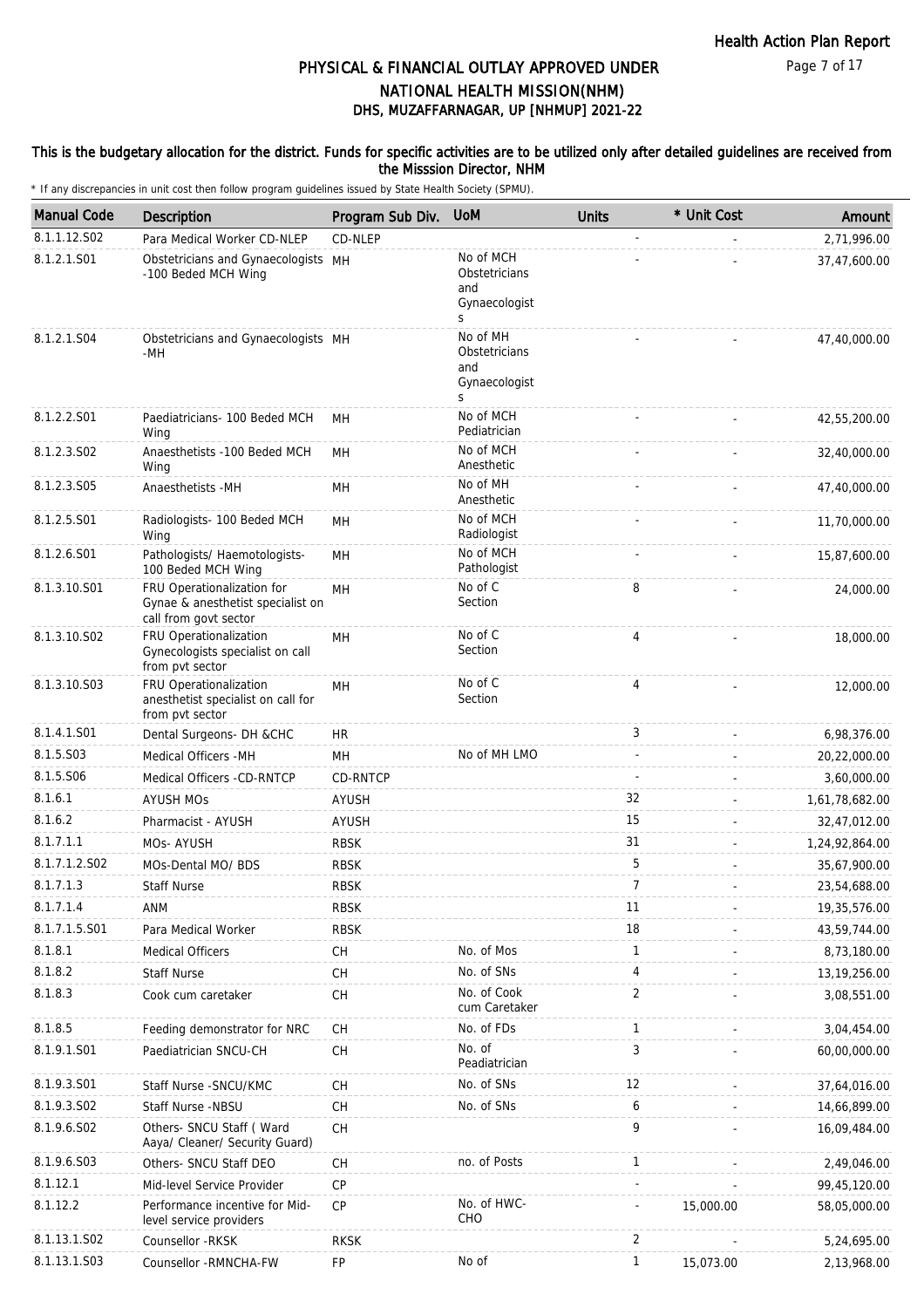### This is the budgetary allocation for the district. Funds for specific activities are to be utilized only after detailed guidelines are received from the Misssion Director, NHM

| <b>Manual Code</b> | Description                                                                                  | Program Sub Div.  | <b>UoM</b>            | <b>Units</b> | * Unit Cost  | Amount         |
|--------------------|----------------------------------------------------------------------------------------------|-------------------|-----------------------|--------------|--------------|----------------|
|                    |                                                                                              |                   | Counsellors/m<br>onth |              |              |                |
| 8.1.13.5           | Audiometrician/ Audiologist-<br>NCD-NPPCD                                                    | NCD-NPPCD         |                       |              |              | 3,60,000.00    |
| 8.1.13.10          | TBHV-CD-RNTCP                                                                                | CD-RNTCP          |                       |              |              | 31, 34, 448.00 |
| 8.1.13.18          | Audiometrics Asstt.NCD-NPPCD                                                                 | NCD-NPPCD         |                       |              |              | 1,80,000.00    |
| 8.1.13.19          | Instructor for Hearing Imapired<br>Children-NCD-NPPCD                                        | NCD-NPPCD         |                       |              |              | 1,80,000.00    |
| 8.1.13.22.S03      | Dietician/ Nutritionist UPHSSP                                                               | <b>HS</b>         |                       |              |              | 4,08,870.00    |
| 8.1.13.22.S04      | Lab Technician UPHSSP                                                                        | <b>HS</b>         |                       |              |              | 2,54,129.00    |
| 8.1.13.22.S06      | OT Technician UPHSSP                                                                         | <b>HS</b>         |                       |              |              | 5,08,258.00    |
| 8.1.13.22.S07      | Rogi Sahayata Kendra Manager                                                                 | QA                |                       | 2            |              | 5,20,452.00    |
| 8.1.13.22.S09      | <b>Staff Nurse UPHSSP</b>                                                                    | <b>HS</b>         |                       |              |              | 65,44,864.00   |
| 8.1.13.22.S13      | Rogi Sahayata Kendra Operator                                                                | QA                |                       | 2            |              | 3,41,647.00    |
| 8.1.13.22.S14      | Ward Aaya/Boy UPHSSP                                                                         | <b>HS</b>         |                       |              |              | 2,35,519.00    |
| 8.1.14.1.S01       | MO (Blood Bank)                                                                              | <b>BLOOD CELL</b> |                       |              |              | 11,54,000.00   |
| 8.1.14.2           | <b>Staff Nurse</b>                                                                           | <b>BLOOD CELL</b> |                       |              |              | 2,92,000.00    |
| 8.1.14.4.S02       | Lab Technician (BB)                                                                          | <b>BLOOD CELL</b> |                       |              |              | 3,27,000.00    |
| 8.1.14.5.S02       | Others-Lab Technicians                                                                       | <b>BLOOD CELL</b> |                       |              |              | 2,18,000.00    |
| 8.1.14.5.S03       | Others-Lab Attendant                                                                         | <b>BLOOD CELL</b> |                       |              |              | 4,05,000.00    |
| 8.1.14.5.S05       | Others-Lab Attendant - BSU                                                                   | <b>BLOOD CELL</b> |                       |              |              | 1,01,000.00    |
| 8.1.16.2.S01       | Cold Chain Handlers                                                                          | RI.               |                       |              |              | 2,10,899.00    |
| 8.1.16.6.S01       | Data Entry Operator BB                                                                       | <b>BLOOD CELL</b> |                       |              |              | 1,44,000.00    |
| 8.1.16.7.S02       | Sweeper- NCD- Blood bank                                                                     | <b>BLOOD CELL</b> |                       |              |              | 2,89,000.00    |
| 8.1.16.7.S03       | Sweeper-NCD-Blood Storage<br>Unit                                                            | <b>BLOOD CELL</b> |                       |              |              | 1,44,000.00    |
| 8.1.16.7.S05       | Cleaner -NRC                                                                                 | CH                | no. of Posts          | 1            |              | 1,78,831.00    |
| 8.4.7              | Incentive to provider for PPIUCD FP<br>services @Rs 150 per PPIUCD<br>insertion              |                   | No of Cases           | 3887         | 150.00       | 5,83,050.00    |
| 8.4.8              | Incentive to provider for PAIUCD FP<br>Services @Rs 150 per PAIUCD<br>insertion              |                   | No of Cases           | 32           | 150.00       | 4,800.00       |
| 8.4.9              | Team based incentives for<br>Health & Wellness Centers<br>(H&WC Sub Center)                  | <b>CP</b>         | No of HWC             |              | 11,000.00    | 42,57,000.00   |
| 8.4.10             | Team based incentives for<br>Health & Wellness Centers<br>(H&WC PHC)                         | <b>CP</b>         | No of HWC             |              | 11,000.00    | 18,89,500.00   |
| 8.4.11             | Incentives under NVHCP for MO, CD-NVHCP<br>Pharmacist and LT                                 |                   |                       |              |              | 41,400.00      |
| 8.4.12.S01         | HRP identification and follow up<br>for ANM                                                  | MH                | No of HRP             | 2700         | 200.00       | 5,40,000.00    |
| 8.4.12.S03         | Performance based Incentives to FP<br>RMNCHA Counselors in Family<br>Planning                |                   | No of Cases           | 148          | 50.00        | 7,400.00       |
| 8.4.12.S04         | RI Cold chain handlers incentive                                                             | RI                | Lumpsump              | 15           | 2,400.00     | 4,32,000.00    |
| 9.2.1.1.7          | Training of Staff Nurses/ANMs /<br>LHVs in SBA                                               | Nursing           |                       | 1            | 10,86,520.00 | 10,86,520.00   |
| 9.2.1.2.4          | Orienation activities on vitamin A CH<br>supplemenation and Anemia<br>Mukta Bharat Programme |                   | No of Batch           | 21           |              | 76,560.00      |
| 9.2.1.2.19         | 4 days Trainings on IYCF for<br>MOs, SNs, ANMs of all DPs and<br>SCs                         | CH                | No of Batch           | 6            |              | 4,88,400.00    |
| 9.2.1.2.20         | Orientation on National<br>Deworming Day                                                     | <b>RKSK</b>       | per participant       | 120          | 100.00       | 2,40,320.00    |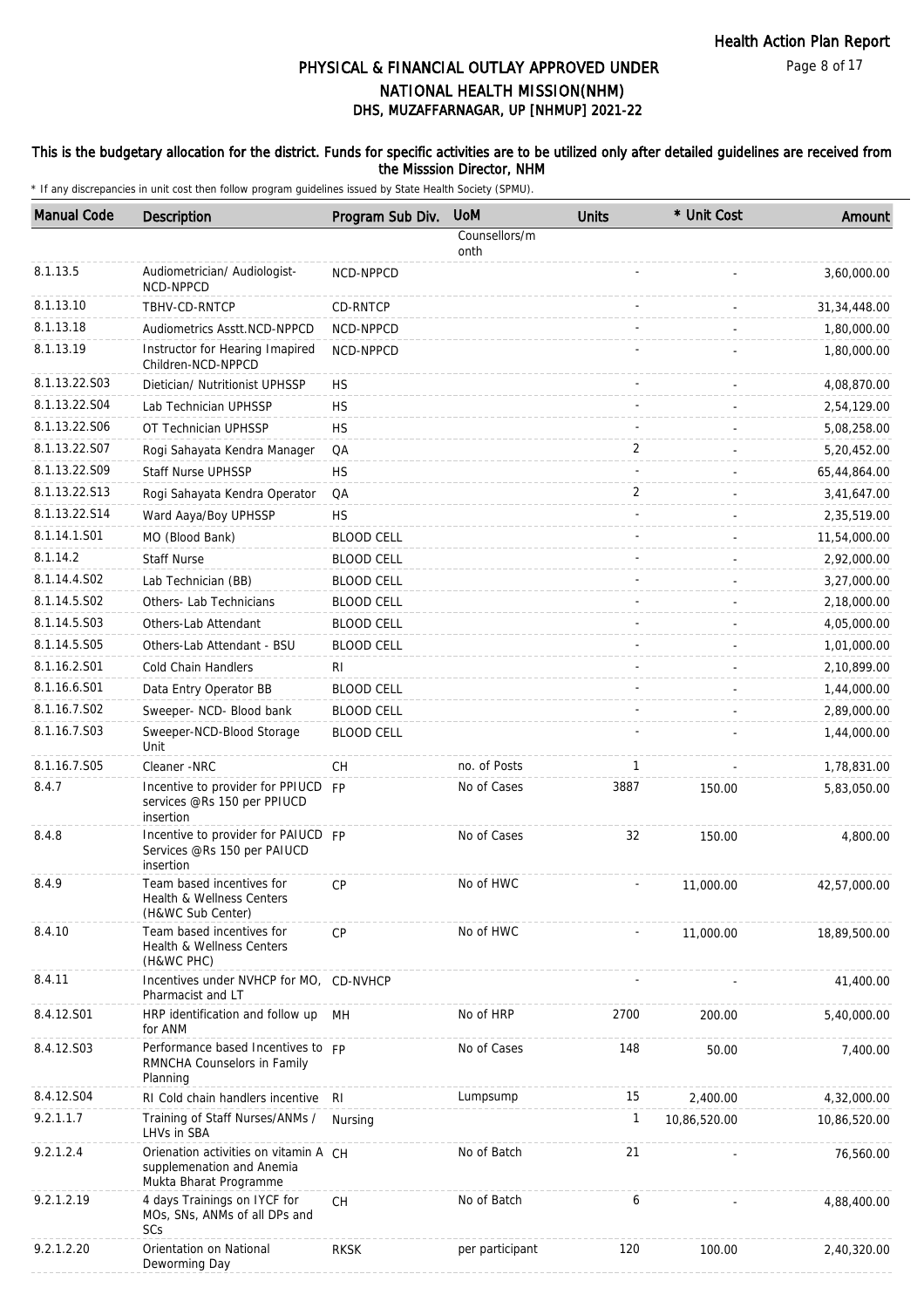### This is the budgetary allocation for the district. Funds for specific activities are to be utilized only after detailed guidelines are received from the Misssion Director, NHM

| <b>Manual Code</b> | <b>Description</b>                                                                                             | Program Sub Div. | <b>UoM</b>                      | <b>Units</b> | * Unit Cost | Amount       |
|--------------------|----------------------------------------------------------------------------------------------------------------|------------------|---------------------------------|--------------|-------------|--------------|
| 9.2.1.3.2.S01      | Otr.Review/orientation meeting<br>at Block Level for ANM                                                       | <b>FP</b>        | No of<br>Orientation<br>meeting | 36           | 1,000.00    | 36,000.00    |
| 9.2.1.3.2.S02      | Otr. Review/orientation meeting<br>of ASHA/ANM OF 20 Urban<br>District at Districts Level                      | <b>FP</b>        | No of<br>Orientation<br>meeting | 4            | 2,000.00    | 32,000.00    |
| 9.2.1.3.23         | Training of Medical officers<br>(Injectible Contraceptive<br>Trainings)                                        | <b>FP</b>        | No of Batch                     | $\mathbf{1}$ | 41,800.00   | 41,800.00    |
| 9.2.1.3.24         | Training of AYUSH doctors<br>(Injectible Contraceptive<br>Trainings)                                           | <b>FP</b>        | No of Batch                     | $\mathbf{1}$ | 22,800.00   | 22,800.00    |
| 9.2.1.3.25         | Training of Nurses (Staff<br>Nurse/LHV/ANM) (Injectible<br>Contraceptive Trainings)                            | <b>FP</b>        | No of Batch                     | $\mathbf{1}$ | 35,800.00   | 35,800.00    |
| 9.2.1.3.27.S01     | FP-LMIS training-Urban Staffs<br>and others                                                                    | <b>FP</b>        |                                 | $\mathbf{1}$ | 46,900.00   | 46,900.00    |
| 9.2.1.3.27.S02     | FP-LMIS training- ASHA Sangni<br>Refresher                                                                     | <b>FP</b>        |                                 | 2            | 4,900.00    | 9,800.00     |
| 9.2.1.4.13.C       | Any other (please specify) Kishor RKSK<br>Swasyhya Manch                                                       |                  | No of Events                    | 20           | 5,000.00    | 1,00,000.00  |
| 9.2.1.7.1.S01      | Training under Immunisation-<br>CCH                                                                            | R <sub>l</sub>   | Lumpsump                        |              |             | 52,200.00    |
| 9.2.1.7.1.S02      | Training under Immunisation-<br>Data Handler                                                                   | R <sub>l</sub>   | Lumpsump                        |              |             | 4,500.00     |
| 9.2.1.7.1.S03      | Training under Immunisation-<br>Health Worker                                                                  | RI               | Lumpsump                        |              |             | 2,77,200.00  |
| 9.2.2.6.3          | Kayakalp Trainings                                                                                             | QA               | <b>Districts</b>                | $\mathbf{1}$ | 33,000.00   | 33,000.00    |
| 9.2.2.7.2          | Training cum review meeting for MIS<br>HMIS & MCTS at District level                                           |                  | No of<br>Participants           |              |             | 45,540.00    |
| 9.2.2.7.3          | Training cum review meeting for MIS<br>HMIS & MCTS at Block level                                              |                  | No of<br>Participants           |              |             | 2,11,800.00  |
| 9.2.2.8.1          | Training on CPCH for CHOs                                                                                      | Nursing          | Lumpsump                        | $\mathbf{1}$ |             | 28,98,000.00 |
| 9.2.2.8.2          | Multi-skilling of ASHA, MPW ay<br>HWCs (SHC & PHC)                                                             | CP               | Lumpsump                        |              |             | 15,80,000.00 |
| 9.2.2.8.5.S01      | Training of MPW and Asha                                                                                       | CP               |                                 |              |             | 3,40,000.00  |
| 9.2.2.8.5.S02      | Training of MO and SN                                                                                          | <b>CP</b>        |                                 |              |             | 5,95,000.00  |
| 9.2.2.8.5.S03      | Cost of Yoga Sessions                                                                                          | <b>CP</b>        |                                 |              |             | 4,81,500.00  |
| 9.2.3.1.1          | Medical Officers (1 day)                                                                                       | CD-IDSP          |                                 |              |             | 69,000.00    |
| 9.2.3.1.5          | Data Managers (2days)                                                                                          | CD-IDSP          |                                 |              |             | 18,400.00    |
| 9.2.3.1.7          | ASHA & MPWs, AWW &<br>Community volunteers (1 day)                                                             | CD-IDSP          |                                 |              |             | 16,800.00    |
| 9.2.3.2.1          | Training / Capacity Building<br>(Malaria)                                                                      | CD-NVBDCP        |                                 |              |             | 37,800.00    |
| 9.2.3.4.1          | Trainings under RNTCP                                                                                          | CD-RNTCP         |                                 |              |             | 3,50,000.00  |
| 9.2.3.4.2          | CME (Medical Colleges)                                                                                         | CD-RNTCP         |                                 |              |             | 50,000.00    |
| 9.2.3.5.5          | 1 day training of DEO of the<br>Treatment sites (MTC/TCs)                                                      | CD-NVHCP         |                                 |              |             | 3,000.00     |
| 9.2.4.2.1          | Training of PHC Medical Officers,<br>Nurses, Paramedical Workers &<br>Other Health Staff working<br>under NMHP | NCD-NMHP         | No of Distrcts                  | $\mathbf{1}$ |             | 50,000.00    |
| 9.2.4.3.1          | Training of doctors and staff at<br>DH Level under NPHCE                                                       | NCD-NPHCE        |                                 | $\mathbf{1}$ |             | 40,000.00    |
| 9.2.4.4.1          | Trainings for District Tobacco<br>Control Centre                                                               | NCD-NTCP         |                                 | $\mathbf{1}$ |             | 1,00,000.00  |
| 9.2.4.5.2          | District NCD Cell                                                                                              | NCD-NPCDCS       |                                 | $\mathbf{1}$ |             | 2,00,000.00  |
| 9.2.4.9            | Trainings of Medical Officers,<br>Health Workers and Programme<br>officers under NPCCHH                        | NCD-NPCCHH       |                                 | $\mathbf{1}$ |             | 70,000.00    |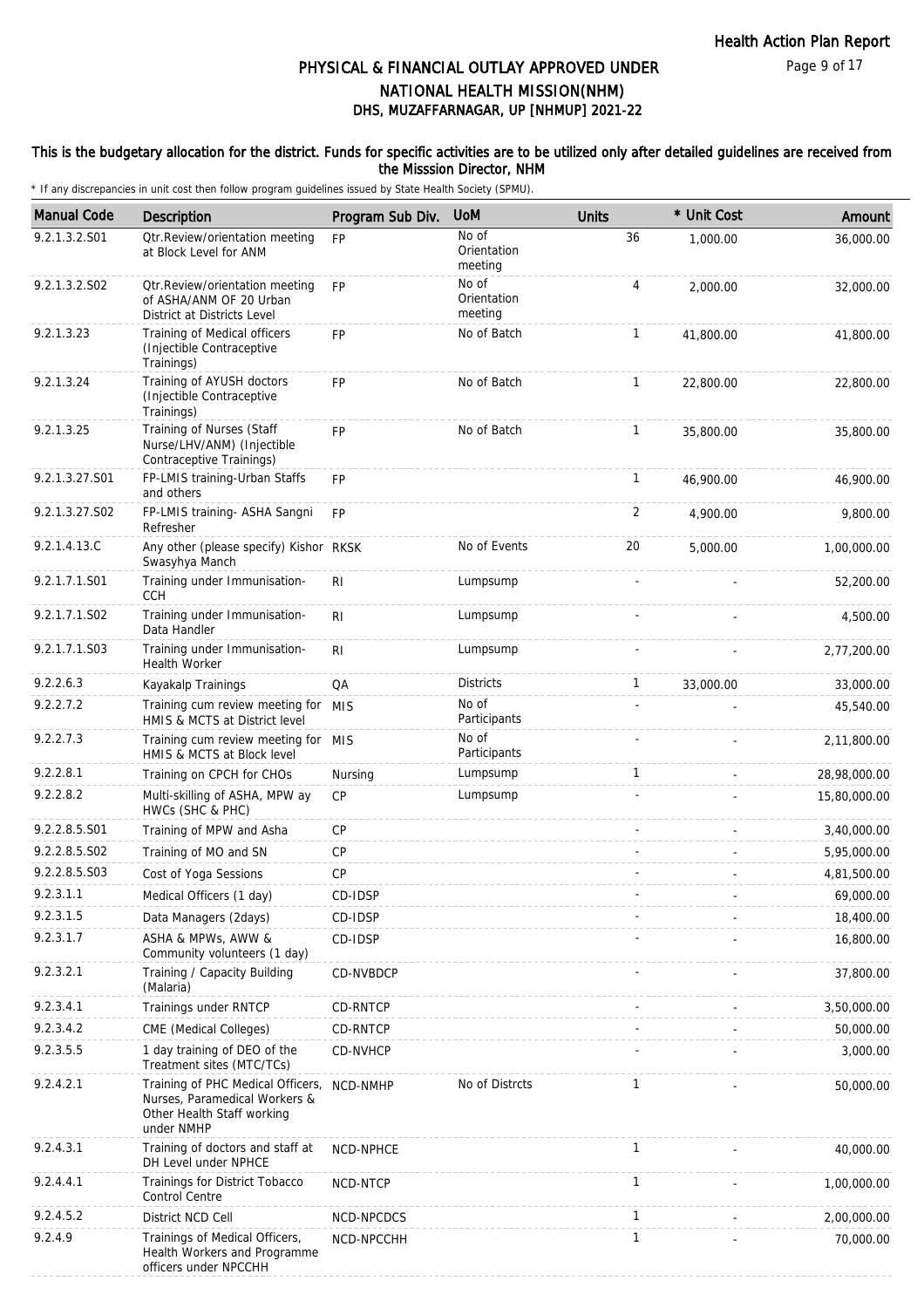Page 10 of 17

# DHS, MUZAFFARNAGAR, UP [NHMUP] 2021-22 PHYSICAL & FINANCIAL OUTLAY APPROVED UNDER NATIONAL HEALTH MISSION(NHM)

### This is the budgetary allocation for the district. Funds for specific activities are to be utilized only after detailed guidelines are received from the Misssion Director, NHM

| <b>Manual Code</b> | Description                                                                                                                                                 | Program Sub Div.  | <b>UoM</b>         | <b>Units</b> | * Unit Cost | Amount       |
|--------------------|-------------------------------------------------------------------------------------------------------------------------------------------------------------|-------------------|--------------------|--------------|-------------|--------------|
| 9.5.29.13.S04.02   | Scaling up Nurse Mentoring<br>Program Honorarium                                                                                                            | Nursing           |                    | $\mathbf{1}$ |             | 5,40,000.00  |
| 9.5.29.13.S04.03   | Scaling up Nurse Mentoring<br>Program Yearly TA DA                                                                                                          | Nursing           |                    | $\mathbf{1}$ |             | 27,000.00    |
| 9.5.29.13.S04.04   | Scaling up Nurse Mentoring<br>Program Register                                                                                                              | Nursing           |                    | $\mathbf{1}$ |             | 2,250.00     |
| 9.2.3.6.1          | Trainings of Medical Officers and CD-NRCP<br>Health Workers under NRCP                                                                                      |                   |                    |              |             | 48,300.00    |
| 10.1.1.S01         | Community Base Maternal death MH<br>Review                                                                                                                  |                   | No of CBMDR        | 169          |             | 1,01,400.00  |
| 10.1.1.S02         | Incentive for Ist Responder<br>Maternal Death                                                                                                               | MH                | No of<br>Responder | 51           |             | 51,000.00    |
| 10.1.2             | Child Death Review                                                                                                                                          | CH                | No of Distrcts     | $\mathbf{1}$ |             | 8,94,600.00  |
| 10.3.1.2           | Sentinel surveillance Hospital<br>recurrent                                                                                                                 | CD-NVBDCP         |                    |              |             | 1,00,000.00  |
| 11.1.2.4.S01       | Celebration of New Born Care<br>Week                                                                                                                        | <b>IEC</b>        | No of Distrcts     |              | 25,000.00   | 25,000.00    |
| 11.1.2.4.S02       | Celebration of Breastfeeding<br>Week                                                                                                                        | <b>IEC</b>        |                    |              | 40,000.00   | 40,000.00    |
| 11.2.1.1           | Media Mix of Mid Media/ Mass<br>Media                                                                                                                       | <b>IEC</b>        |                    | 10           |             | 1,10,000.00  |
| 11.1.3.1           | Media Mix of Mid Media/ Mass<br>Media                                                                                                                       | <b>IEC</b>        |                    |              |             | 27,000.00    |
| 11.1.3.3           | IEC & promotional activities for<br>World Population Day<br>celebration                                                                                     | <b>FP</b>         | No of Events       | 10           |             | 1,61,000.00  |
| 11.1.3.4           | IEC & promotional activities for<br>Vasectomy Fortnight celebration                                                                                         | <b>FP</b>         | No of Events       | 10           |             | 1,01,000.00  |
| 11.1.3.6           | Any Other IEC/BCC activities FP                                                                                                                             | <b>IEC</b>        |                    |              |             | 20,450.00    |
| 11.1.5.2           | Any other IEC/BCC activities<br>(Wall Painting, Banner & Poster)                                                                                            | R <sub>l</sub>    | Lumpsump           |              |             | 1,70,100.00  |
| 11.1.6.1.S01       | Creating awareness on declining FP<br>sex ratio issue (PNDT)- Block<br>Level                                                                                |                   | No of Events       | 9            | 10,000.00   | 90,000.00    |
| 11.1.6.1.S02       | Creating awareness on declining FP<br>sex ratio issue (PNDT)- District<br>Level                                                                             |                   | No of Events       | $\mathbf{1}$ | 25,000.00   | 25,000.00    |
| 11.1.7.1           | Health Education & Publicity for<br><b>NIDDCP</b>                                                                                                           | <b>NCD-NIDDCP</b> | <b>Districts</b>   |              |             | 13,000.00    |
| 11.10.1.S04        | <b>VBD Promotional Activities</b>                                                                                                                           | <b>BLOOD CELL</b> |                    |              |             | 15,000.00    |
| 11.2.4             | IEC activities for Health &<br>Wellness centre (H&WC)                                                                                                       | СP                |                    |              |             | 56,50,000.00 |
| 11.3.4             | IEC/BCC under NRCP: Rabies<br>Awareness and DO'S and Don'ts<br>in the event of Animal Bites                                                                 | CD-NRCP           |                    |              |             | 3,48,196.00  |
| 11.3.6             | <b>IEC/BCC under NVHCP</b>                                                                                                                                  | CD-NVHCP          |                    |              |             | 20,000.00    |
| 11.4.6             | IEC/BCC under NOHP                                                                                                                                          | NCD-NPCDCS        |                    | $\mathbf{1}$ |             | 5,00,000.00  |
| 11.4.7             | <b>IEC on Climate Sensitive</b><br>Diseases at Block, District and<br>State level - Air pollution, Heat<br>and other relevant Climate<br>Sensitive diseases | NCD-NPCCHH        |                    | $\mathbf{1}$ |             | 1,00,000.00  |
| 11.2.7.4           | Places covered with hoardings/<br>bill boards/ signage etc.                                                                                                 | IEC               |                    |              | 4,500.00    | 4,86,000.00  |
| 11.2.7.5           | Usage of Folk media such as<br>Nukkad Natak/ mobile audio<br>visual services/ local radio etc.                                                              | <b>IEC</b>        |                    |              |             | 1,62,000.00  |
| 11.2.7.7           | State-level IEC Campaigns/Other IEC<br><b>IEC Campaigns</b>                                                                                                 |                   |                    |              |             | 2,75,000.00  |
| 11.3.1.1           | <b>IEC/BCC</b> for Malaria                                                                                                                                  | CD-NVBDCP         |                    |              |             | 35,000.00    |
| 11.3.1.2           |                                                                                                                                                             |                   |                    |              |             |              |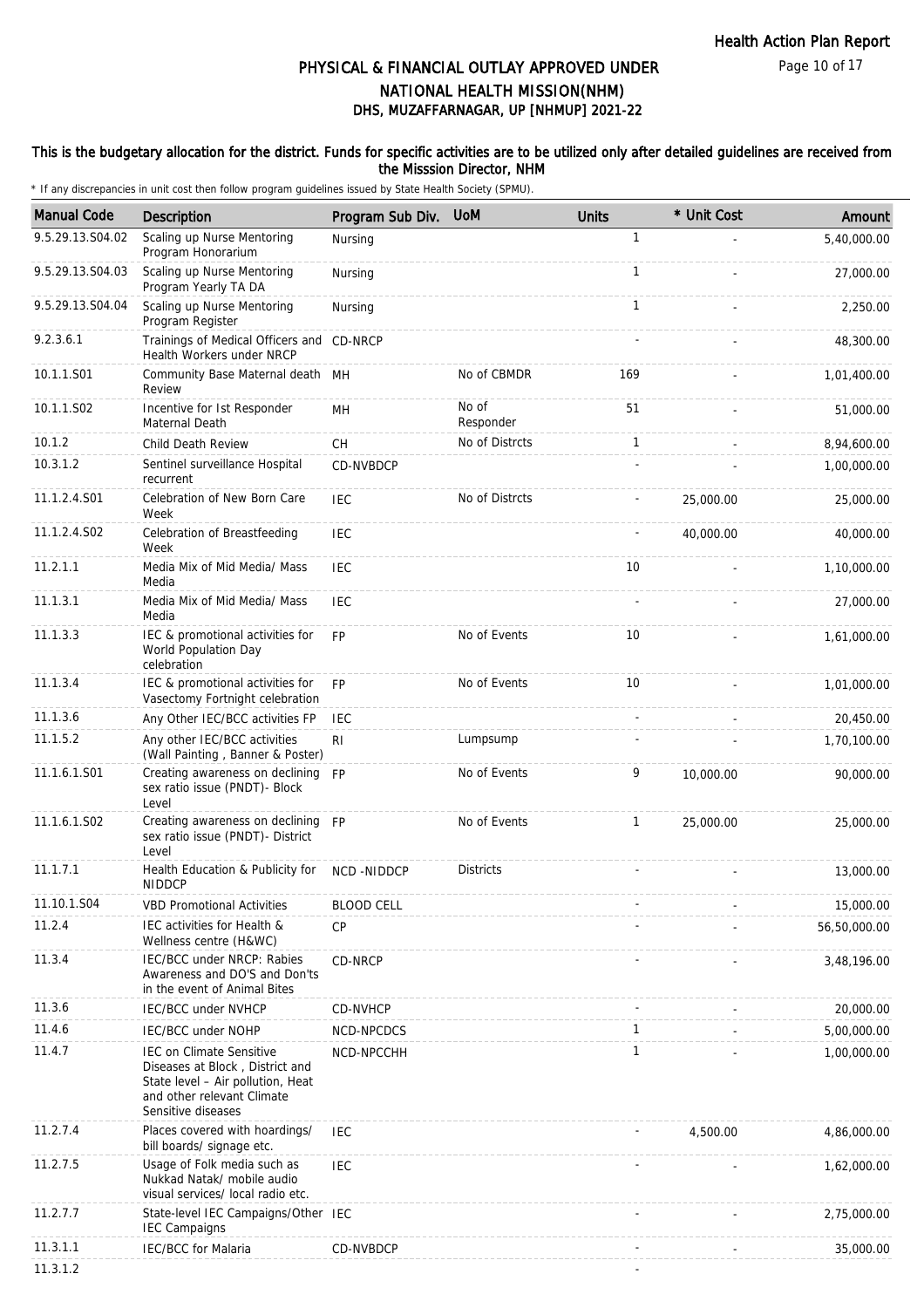#### This is the budgetary allocation for the district. Funds for specific activities are to be utilized only after detailed guidelines are received from the Misssion Director, NHM

| <b>Manual Code</b> | Description                                                                                                                                                | Program Sub Div. | <b>UoM</b>                    | <b>Units</b> | * Unit Cost | Amount       |
|--------------------|------------------------------------------------------------------------------------------------------------------------------------------------------------|------------------|-------------------------------|--------------|-------------|--------------|
|                    | IEC/BCC for Social mobilization<br>(Dengue and Chikungunya)                                                                                                | <b>CD-NVBDCP</b> |                               |              |             | 20,000.00    |
| 11.3.1.3           | IEC/BCC specific to J.E. in<br>endemic areas                                                                                                               | CD-NVBDCP        |                               |              |             | 50,000.00    |
| 11.3.2.1           | IEC/BCC: Mass media, Outdoor<br>media, Rural media, Advocacy<br>media for NLEP                                                                             | CD-NLEP          |                               |              |             | 98,000.00    |
| 11.3.3.1           | ACSM (State & district)                                                                                                                                    | CD-RNTCP         |                               |              |             | 1,70,000.00  |
| 11.3.3.2           | TB Harega Desh Jeetega<br>Compaign                                                                                                                         | CD-RNTCP         |                               |              |             | 10,000.00    |
| 11.4.2.1           | Translation of IEC material and<br>distribution                                                                                                            | NCD-NMHP         | No of Distrcts                | $\mathbf{1}$ |             | 4.00.000.00  |
| 11.4.3.2           | Celebration of days-ie<br>International Day for older<br>persons                                                                                           | NCD-NPHCE        |                               | $\mathbf{1}$ |             | 2,00,000.00  |
| 11.4.4.1           | <b>IEC/SBCC for NTCP</b>                                                                                                                                   | NCD-NTCP         |                               | $\mathbf{1}$ |             | 7,00,000.00  |
| 11.4.5.2           | <b>IEC/BCC for District NCD Cell</b>                                                                                                                       | NCD-NPCDCS       | No of Distrcts                | $\mathbf{1}$ |             | 3,00,000.00  |
| 11.4.5.3           | IEC/BCC activities for Universal<br>Screening of NCDs                                                                                                      | NCD-NPCDCS       | No of Sub<br>Centre           | $\mathbf{1}$ |             | 14,30,000.00 |
| 11.4.9.1.1         | <b>IEC for NPPCD</b>                                                                                                                                       | NCD-NPPCD        | Lumpsump                      |              |             | 1,00,000.00  |
| 11.2.7.2           | <b>Targeting Naturally Occurring</b><br>Gathering of People/ Health Mela                                                                                   | <b>IEC</b>       |                               |              |             | 5,91,000.00  |
| 12.1.1.1           | Printing of MDR formats                                                                                                                                    | MH               | No of format                  | 190          |             | 5,700.00     |
| 12.1.1.2           | Printing of MCP cards, safe<br>motherhood booklets etc.                                                                                                    | MH               | No of MCP<br>card             | 86600        |             | 14,72,200.00 |
| 12.1.1.3           | Printing of labor room registers<br>and casesheets/ LaQshya related<br>printing                                                                            | MH               | No of Case<br>sheet           | 27700        |             | 2,77,000.00  |
| 12.1.1.4           | Printing cost for MAA<br>programme                                                                                                                         | <b>CH</b>        | No of Distrcts                | $\mathbf{1}$ |             | 23,748.00    |
| 12.1.1.5           | Any other (Printing of CAC<br>Format)                                                                                                                      | <b>FP</b>        | No of format                  | 250          |             | 37,500.00    |
| 12.1.2.4           | Printing of Child Death Review<br>formats                                                                                                                  | CH               | No of format                  | 82980        |             | 41,490.00    |
| 12.1.2.5           | Printing of compliance cards and CH<br>reporting formats for National<br>Iron Plus Initiative-for 6-59<br>months age group and for 5-10<br>years age group |                  | No of Register<br>/ Formats   | $\mathbf{1}$ |             | 25,727.00    |
| 12.1.2.6           | Printing of IEC materials and<br>reporting formats etc. for<br>National Deworming Day                                                                      | <b>RKSK</b>      |                               | 12292        |             | 7,19,720.00  |
| 12.1.2.7           | Printing of IEC Materials and<br>monitoring formats for IDCF                                                                                               | CH               | No of Distrcts                | $\mathbf{1}$ |             | 1,18,000.00  |
| 12.1.2.10          | Printing (SNCU data<br>management)                                                                                                                         | CH               | No of Units                   | $\mathbf{1}$ |             | 1,00,000.00  |
| 12.1.2.11          | Printing of HBNC referral cards<br>and other formats                                                                                                       | CH               | No of format                  | 427795       |             | 2,13,898.00  |
| 12.1.3.3           | Printing of FP Manuals,<br>Guidelines, etc.                                                                                                                | <b>FP</b>        | Lumpsump                      | 1            |             | 2,93,560.00  |
| 12.1.6.1           | Printing and dissemination of<br>Immunization cards, tally sheets,<br>monitoring forms etc.                                                                | R <sub>l</sub>   | No of<br><b>Benificieries</b> | 100954       |             | 10,09,540.00 |
| 12.3.4             | Printing for formats/registers<br>under NVHCP                                                                                                              | <b>CD-NVHCP</b>  |                               |              |             | 5,500.00     |
| 12.3.5.1           | Printing of form P,L, S under<br>IDSP progrm                                                                                                               | CD-IDSP          |                               |              |             | 48,360.00    |
| 12.3.6             | Printing fo formats for<br>monitoring and surrveilence<br><b>NRCP</b>                                                                                      | CD-NRCP          |                               |              |             | 81,453.00    |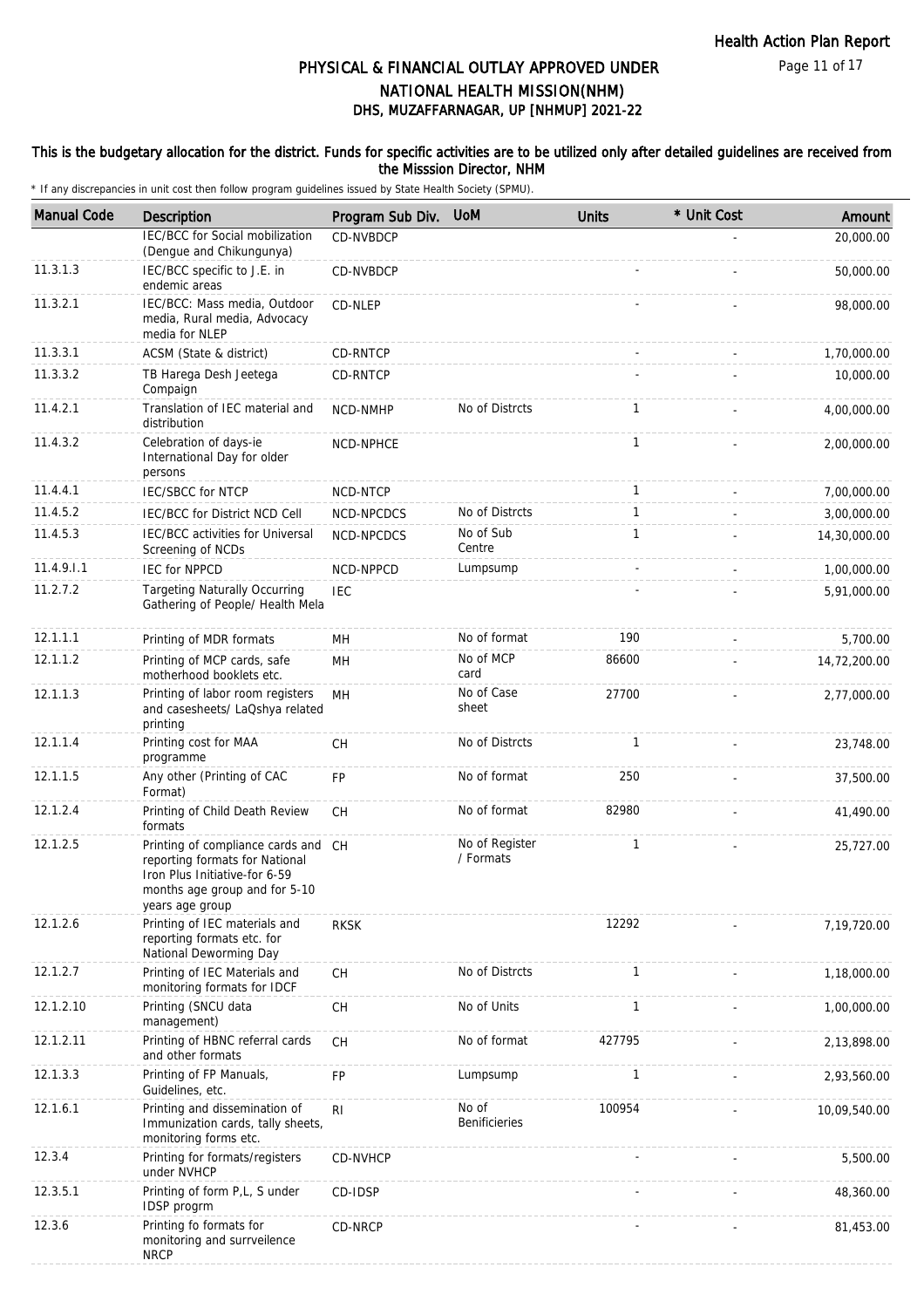### This is the budgetary allocation for the district. Funds for specific activities are to be utilized only after detailed guidelines are received from the Misssion Director, NHM

| <b>Manual Code</b> | Description                                                                                     | Program Sub Div. | <b>UoM</b>         | <b>Units</b>             | * Unit Cost | Amount         |
|--------------------|-------------------------------------------------------------------------------------------------|------------------|--------------------|--------------------------|-------------|----------------|
| 12.2.8.S02         | Printing of Sub Centre and<br><b>VHSNC</b> Register                                             | CP               |                    |                          |             | 99,120.00      |
| 12.2.2.1           | Printing of ASHA diary                                                                          | CP               | No of ASHA &<br>AF |                          |             | 4, 19, 475.00  |
| 12.2.2.2           | Printing of ASHA Modules and<br>formats                                                         | CP               | Lumpsump           |                          |             | 83,505.00      |
| 12.2.2.3           | Printing of CBAC format                                                                         | <b>CP</b>        |                    |                          |             | 24, 13, 720.00 |
| 12.2.3.1           | Printing of cards for screening of BLOOD CELL<br>children for hemoglobinopathies                |                  | Lumpsump           |                          |             | 25,000.00      |
| 12.2.4.1           | Printing of HMIS Formats                                                                        | <b>MIS</b>       | Lumpsump           |                          |             | 65,706.00      |
| 12.2.4.3           | Printing of MCTS follow-up<br>formats/ services due list/ work<br>plan                          | <b>MIS</b>       | No of ASHA         | 2267                     |             | 81,608.00      |
| 12.2.5.1           | Printing Activites for Ayushman<br>Bharat H&WC                                                  | CP               | No.of Register     |                          |             | 23,700.00      |
| 12.3.1.3           | Printing of recording and<br>reporting forms/registers for<br>Malaria                           | CD-NVBDCP        |                    |                          |             | 25,000.00      |
| 12.3.2.1           | Printing works                                                                                  | CD-NLEP          |                    |                          |             | 25,000.00      |
| 12.3.3.1           | Printing (ACSM)                                                                                 | <b>CD-RNTCP</b>  |                    |                          |             | 3,90,000.00    |
| 12.3.3.2           | Printing                                                                                        | CD-RNTCP         |                    |                          |             | 3,10,000.00    |
| 12.4.4.1           | Printing of Challan Books under<br><b>NTCP</b>                                                  | NCD-NTCP         |                    | 1                        |             | 21,000.00      |
| 12.4.5.1           | Patient referral cards at PHC<br>Level                                                          | NCD-NPCDCS       | No of PHC          | $\mathbf{1}$             |             | 1,22,500.00    |
| 12.4.5.2           | Patient referral cards at Sub-<br>centre level                                                  | NCD-NPCDCS       |                    |                          |             | 3,57,500.00    |
| 12.4.5.3           | Printing activities for Universal<br>Screening of NCDs - printing of<br>cards and modules       | NCD-NPCDCS       |                    | $\mathbf{1}$             |             | 14,30,000.00   |
| 13.1.1.6           | Any Other                                                                                       | QA               |                    | 2                        |             | 6,00,000.00    |
| 13.2.1             | Assessments                                                                                     | QA               | No of Units        | $\overline{\phantom{a}}$ | 8,000.00    | 16,000.00      |
| 13.2.2             | Kayakalp Awards                                                                                 | QA               |                    | 12                       |             | 9,00,000.00    |
| 13.2.5             | Swachh Swasth Sarvatra                                                                          | QA               |                    | $\mathbf{1}$             |             | 5,00,000.00    |
| 14.1.1.3.S03       | District Logistic Manager                                                                       | FP               |                    | $\mathbf{1}$             |             | 4,63,050.00    |
| 14.2.3.S02         | Implementation of FP-LMIS<br>District-Transportation Cost                                       | FP               | Yearly             | $\mathbf{1}$             | 74,973.00   | 74,973.00      |
| 14.2.5             | Alternative Vaccine Delivery in<br>other areas                                                  | R <sub>l</sub>   | No of Session      | 36108                    | 90.00       | 32,49,720.00   |
| 14.2.6             | POL for vaccine delivery from<br>State to district and from district<br>to PHC/CHCs             | R <sub>l</sub>   | <b>Districts</b>   | $\mathbf{1}$             | 2,00,000.00 | 2,00,000.00    |
| 14.2.7             | Cold chain maintenance                                                                          | RI               | No of Points       |                          |             | 35,000.00      |
| 14.2.11            | Vehicle Hiring (NTEP)                                                                           | CD-RNTCP         |                    |                          |             | 1,28,000.00    |
| 14.2.13            | Sample transportation cost<br>under NVHCP                                                       | CD-NVHCP         |                    |                          |             | 12,000.00      |
| 14.2.14.S01        | Other Oprational Cost for State,<br>Regional and District Drug Ware<br>Houses                   | RI.              |                    |                          |             | 12,02,148.00   |
| 15.4.2             | Reimbursement for cataract<br>operation for NGO and Private<br>Practitioners                    | NCD-NPCB         | No of Cases        |                          |             | 60,42,800.00   |
| 15.3.3.3           | Private Provider Incentive                                                                      | CD-RNTCP         |                    |                          |             | 10,15,200.00   |
| 15.3.1.2           | Inter-sectoral convergence                                                                      | CD-NVBDCP        |                    |                          |             | 5,000.00       |
| 16.1.1.1.1         | State                                                                                           | PM               |                    | 29                       |             | 8,700.00       |
| 16.1.1.4           | Prepare detailed operational plan RBSK<br>for RBSK across districts<br>(including cost of plan) |                  | No of Block        | 9                        | 500.00      | 4,500.00       |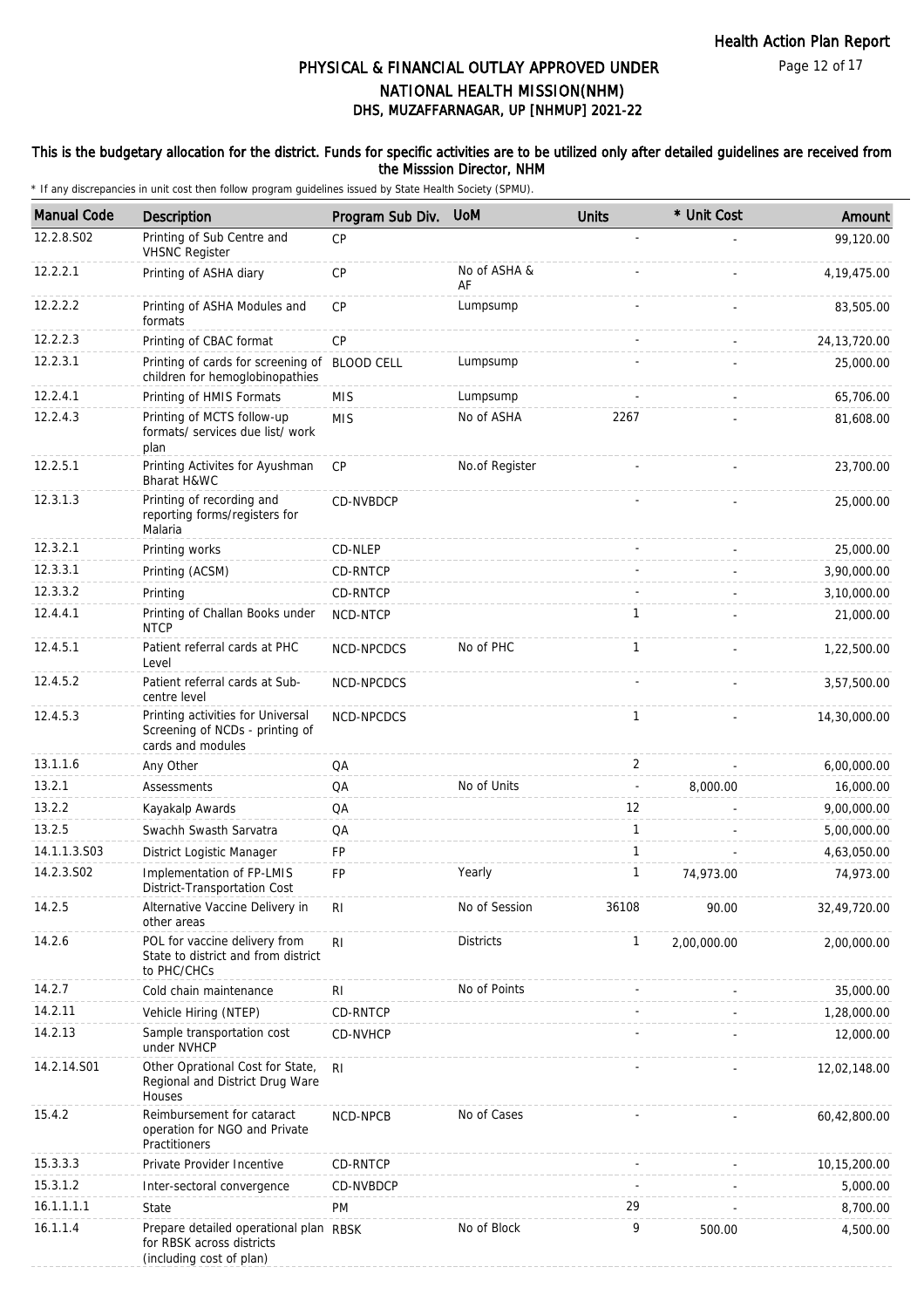### This is the budgetary allocation for the district. Funds for specific activities are to be utilized only after detailed guidelines are received from the Misssion Director, NHM

| <b>Manual Code</b> | Description                                                                                                                         | Program Sub Div. | <b>UoM</b>                                              | <b>Units</b>   | * Unit Cost | Amount      |
|--------------------|-------------------------------------------------------------------------------------------------------------------------------------|------------------|---------------------------------------------------------|----------------|-------------|-------------|
| 16.1.1.6           | To develop micro plan at sub-<br>centre level                                                                                       | R <sub>1</sub>   | No of Sub<br>Centre                                     | 285            | 100.00      | 28,500.00   |
| 16.1.1.7           | For consolidation of micro plans<br>at block level                                                                                  | R <sub>l</sub>   | No of Block                                             | 15             | 1,000.00    | 15,000.00   |
| 16.1.2.1.6         | Review meetings/ workshops<br>under RKSK                                                                                            | <b>RKSK</b>      |                                                         | $\overline{2}$ |             | 10,000.00   |
| 16.1.2.1.7         | RBSK Convergence/Monitoring<br>meetings                                                                                             | <b>RBSK</b>      | No of<br>Meetings                                       | 3              | 500.00      | 13,500.00   |
| 16.1.2.1.14        | Quarterly review meetings<br>exclusive for RI at district level<br>with Block MOs, CDPO, and<br>other stake holders                 | R <sub>l</sub>   | No. of<br>Participants                                  | 260            |             | 26,000.00   |
| 16.1.2.1.15        | Quarterly review meetings<br>exclusive for RI at block level                                                                        | R <sub>1</sub>   | Lumpsump                                                |                |             | 44,000.00   |
| 16.1.2.1.16        | <b>IDSP Meetings</b>                                                                                                                | CD-IDSP          |                                                         |                |             | 6,000.00    |
| 16.1.2.1.21        | Medical Colleges (Any meetings)                                                                                                     | CD-RNTCP         |                                                         |                |             | 10,000.00   |
| 16.1.2.1.22        | Monthly meeting with the<br>hospital staff                                                                                          | NCD-NTCP         |                                                         | 1              |             | 48,000.00   |
| 16.1.2.1.24        | Sensitization workshop/ Meeting<br>of the State Program Officers<br>and District level Health Officers                              | NCD-NPCCHH       |                                                         | $\mathbf{1}$   |             | 25,000.00   |
| 16.1.2.1.28.S01    | District Level MDR Review<br>Meeting                                                                                                | MH               | No of District<br>level MDR<br>meetings                 | 6              |             | 18,000.00   |
| 16.1.2.2.3         | State/ District Quality Assurance<br>Unit (Monitoring & Supervision)                                                                | QA               |                                                         |                |             | 3,60,000.00 |
| 16.1.2.2.12        | District NCD Cell                                                                                                                   | NCD-NPCDCS       |                                                         | 1              |             | 2,00,000.00 |
| 16.1.2.2.13        | Supervision and Monitoring                                                                                                          | CD-RNTCP         |                                                         |                |             | 6,00,000.00 |
| 16.1.2.2.16        | Monitoring and Surveillance<br>(review meetings, Travel) under<br><b>NRCP</b>                                                       | CD-NRCP          |                                                         |                |             | 50,000.00   |
| 16.1.2.S01         | Operational Cost and Mobilty<br>Support for District FPLMIS<br>Managers                                                             | <b>FP</b>        | <b>Districts</b>                                        | 1              |             | 1,20,000.00 |
| 16.1.3.1.1         | Mobility Support for SPMU/State                                                                                                     | МE               |                                                         |                |             | 54,000.00   |
| 16.1.3.1.13        | Vehicle Operation (POL) (NTEP)                                                                                                      | CD-RNTCP         |                                                         |                |             | 9,70,000.00 |
| 16.1.3.1.14        | Vehicle hiring (NTEP)                                                                                                               | CD-RNTCP         |                                                         |                |             | 5,94,000.00 |
| 16.1.3.1.18.2      | Hiring of Operational Vehicle<br>under NTCP                                                                                         | NCD-NTCP         |                                                         | $\mathbf{1}$   |             | 4,80,000.00 |
| 16.1.3.3.1         | PM activities for World<br>Population Day' celebration<br>(Only mobility cost): funds<br>earmarked for district level<br>activities | <b>FP</b>        | No of Events                                            | 1              | 20,000.00   | 20,000.00   |
| 16.1.3.3.2         | PM activities for Vasectomy<br>Fortnight celebration (Only<br>mobility cost): funds earmarked<br>for district level activities      | <b>FP</b>        | No of Events                                            | 1              | 5,000.00    | 5,000.00    |
| 16.1.3.3.3.S01     | Mobility Support for District -<br>M&E                                                                                              | ME               | 02 Taxis hired<br>at Dist. for SS<br>@33000/Vehic<br>le | 24             | 33,000.00   | 7,92,000.00 |
| 16.1.3.3.3.S03     | Mobilty Support for CHO TA/DA                                                                                                       | <b>CP</b>        | No. of CHO                                              |                | 500.00      | 7,74,000.00 |
| 16.1.3.3.5         | Mobility Costs for ASHA<br>Resource Centre/ASHA<br>Mentoring Group (Kindly Specify)                                                 | <b>CP</b>        |                                                         |                |             | 10,000.00   |
| 16.1.3.3.7         | Mobility Support for supervision<br>for district level officers.                                                                    | RI               | No of Distrcts                                          |                |             | 2,50,000.00 |
| 16.1.3.3.8         | MOBILITY: Travel Cost, POL,<br>etc. during outbreak<br>investigations and field visits for                                          | CD-IDSP          |                                                         |                |             | 2,70,000.00 |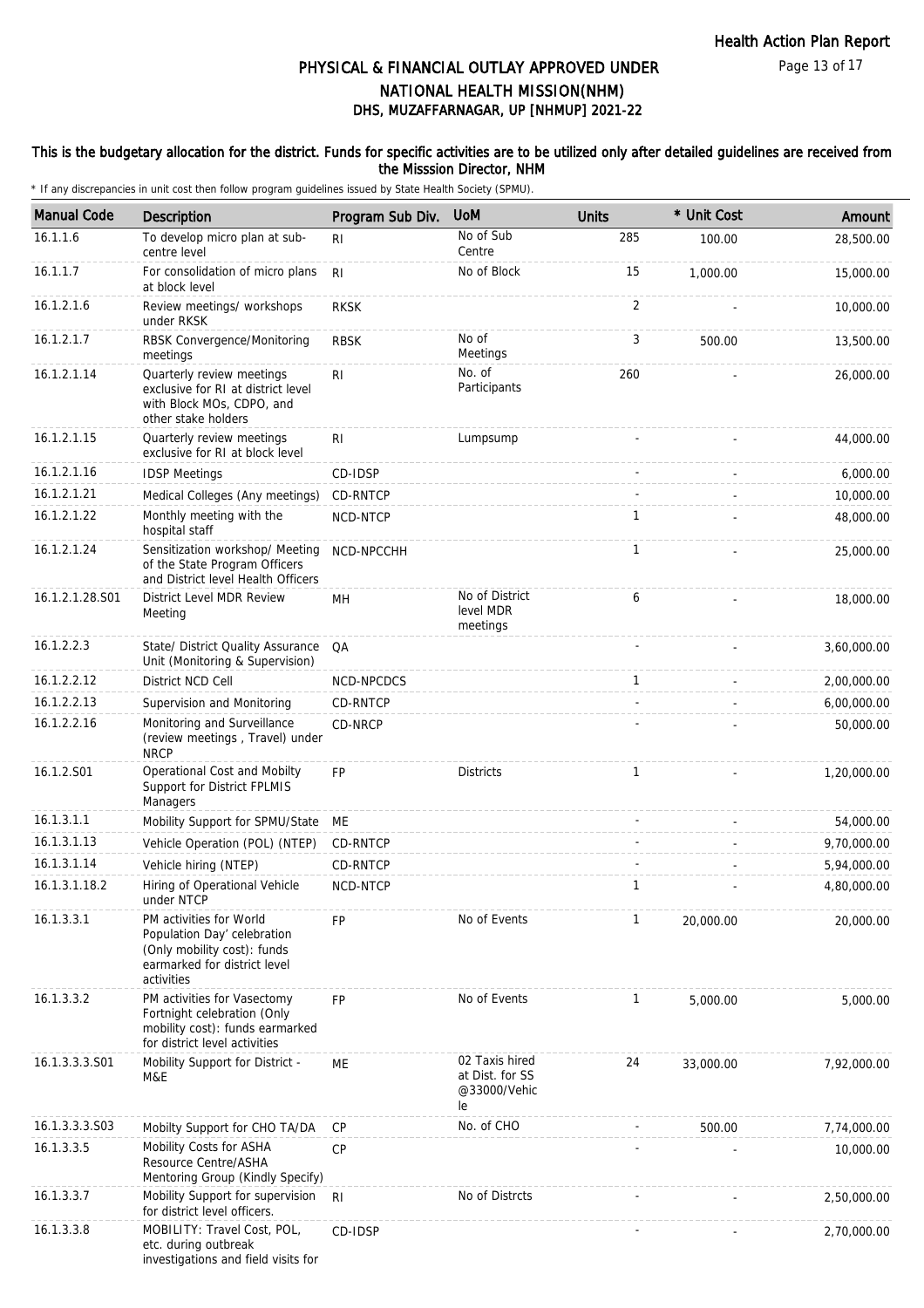Page 14 of 17

# DHS, MUZAFFARNAGAR, UP [NHMUP] 2021-22 PHYSICAL & FINANCIAL OUTLAY APPROVED UNDER NATIONAL HEALTH MISSION(NHM)

#### This is the budgetary allocation for the district. Funds for specific activities are to be utilized only after detailed guidelines are received from the Misssion Director, NHM

| <b>Manual Code</b> | Description                                                                                                                      | Program Sub Div. | <b>UoM</b>                                                      | <b>Units</b> | * Unit Cost | Amount       |
|--------------------|----------------------------------------------------------------------------------------------------------------------------------|------------------|-----------------------------------------------------------------|--------------|-------------|--------------|
|                    | monitoring programme activities<br>at DSU on need basis                                                                          |                  |                                                                 |              |             |              |
| 16.1.3.3.9         | Monitoring, Evaluation &<br>Supervision & Epidemic<br>Preparedness (Only Mobility<br>Expenses)                                   |                  |                                                                 |              |             | 1,98,000.00  |
| 16.1.3.3.10        | Travel expenses - Contractual<br>Staff at District level                                                                         | CD-NLEP          |                                                                 |              |             | 25,000.00    |
| 16.1.3.3.11        | Mobility Support: District Cell                                                                                                  | CD-NLEP          |                                                                 |              |             | 1,50,000.00  |
| 16.1.3.3.12        | Medical Colleges (All service<br>delivery to be budgeted under<br>B.30)                                                          | CD-RNTCP         |                                                                 |              |             | 12,000.00    |
| 16.1.3.3.13        | Miscellaneous/ Travel                                                                                                            | NCD-NMHP         |                                                                 | 1            |             | 5,00,000.00  |
| 16.1.3.3.14        | <b>Enforcement Squads</b>                                                                                                        | NCD-NTCP         |                                                                 | $\mathbf{1}$ |             | 10,000.00    |
| 16.1.3.3.16        | District NCD Cell (TA, DA, POL)                                                                                                  | NCD-NPCDCS       |                                                                 | $\mathbf{1}$ |             | 2,00,000.00  |
| 16.1.3.3.17.S01    | Mission Parivar Vikas Campaign                                                                                                   | <b>FP</b>        | No of<br>Campaign                                               | 28           | 1.000.00    | 28,000.00    |
| 16.1.3.3.17.S04    | Mobility Support for District<br>Maternal Health Consultant                                                                      | MН               | No fo<br>Mentoring &<br>Support visit                           | 12           |             | 1,20,000.00  |
| 16.1.3.4.1         | PM activities for World<br>Population Day' celebration<br>(Only mobility cost): funds<br>earmarked for block level<br>activities | <b>FP</b>        | No of Events                                                    | 9            | 1,000.00    | 9,000.00     |
| 16.1.3.4.2         | PM activities for Vasectomy<br>Fortnight celebration (Only<br>mobility cost): funds earmarked<br>for block level activities      | <b>FP</b>        | No of Events                                                    | 9            | 1,000.00    | 9,000.00     |
| 16.1.3.4.3.S01     | Mobility for Supportive<br>Supervision At Block Level-M&E                                                                        | <b>ME</b>        | 01 Taxi hired<br>at Block level<br>for SS<br>@33000/Vehic<br>le |              | 33,000.00   | 35,64,000.00 |
| 16.1.3.4.3.S02     | Mobility Support &<br>Commnication cost for BCPM                                                                                 | <b>CP</b>        | No. of BCPM                                                     |              | 5.100.00    | 5,50,800.00  |
| 16.1.3.4.5.S01     | Communication Cost for HWC<br>Staff                                                                                              | CP               |                                                                 |              |             | 6,45,000.00  |
| 16.1.4.1.1         | JSY Administrative Expenses                                                                                                      | MH               | As per<br>Deliveries<br>Load                                    |              |             | 16,70,560.00 |
| 16.1.4.1.5         | Office expenses on telephone,<br>fax, Broadband Expenses &<br><b>Other Miscellaneous</b><br>Expenditures                         | CD-IDSP          |                                                                 |              |             | 1,41,000.00  |
| 16.1.4.1.10        | Office Operation (Miscellaneous)                                                                                                 | CD-RNTCP         |                                                                 |              |             | 3,97,500.00  |
| 16.1.4.1.11        | Tobacco Cessation Centre (TCC): NCD-NTCP<br>Office Expenses                                                                      |                  |                                                                 | 1            |             | 1,00,000.00  |
| 16.1.4.2.1         | District Quality Assurance Unit<br>(Operational cost)                                                                            | QA               |                                                                 |              |             | 4,92,000.00  |
| 16.1.4.2.4         | Office operation & Maintenance - CD-NLEP<br><b>District Cell</b>                                                                 |                  |                                                                 |              |             | 35,000.00    |
| 16.1.4.2.5         | District Cell - Consumables                                                                                                      | CD-NLEP          |                                                                 |              |             | 30,000.00    |
| 16.1.4.2.6         | Operational expenses of the<br>district centre : rent, telephone<br>expenses, website etc.                                       | NCD-NMHP         |                                                                 | 1            |             | 10,000.00    |
| 16.1.4.2.8         | District Tobacco Control Cell<br>(DTCC): Misc./Office Expenses                                                                   | NCD-NTCP         |                                                                 | 1            |             | 5,00,000.00  |
| 16.1.4.2.9         | District NCD Cell (Contingency)                                                                                                  | NCD-NPCDCS       |                                                                 | 1            |             | 1,00,000.00  |
| 16.1.4.3.1         | SNCU Data management<br>(excluding HR)                                                                                           | CH               | No of Units                                                     | 1            | 1,00,000.00 | 60,000.00    |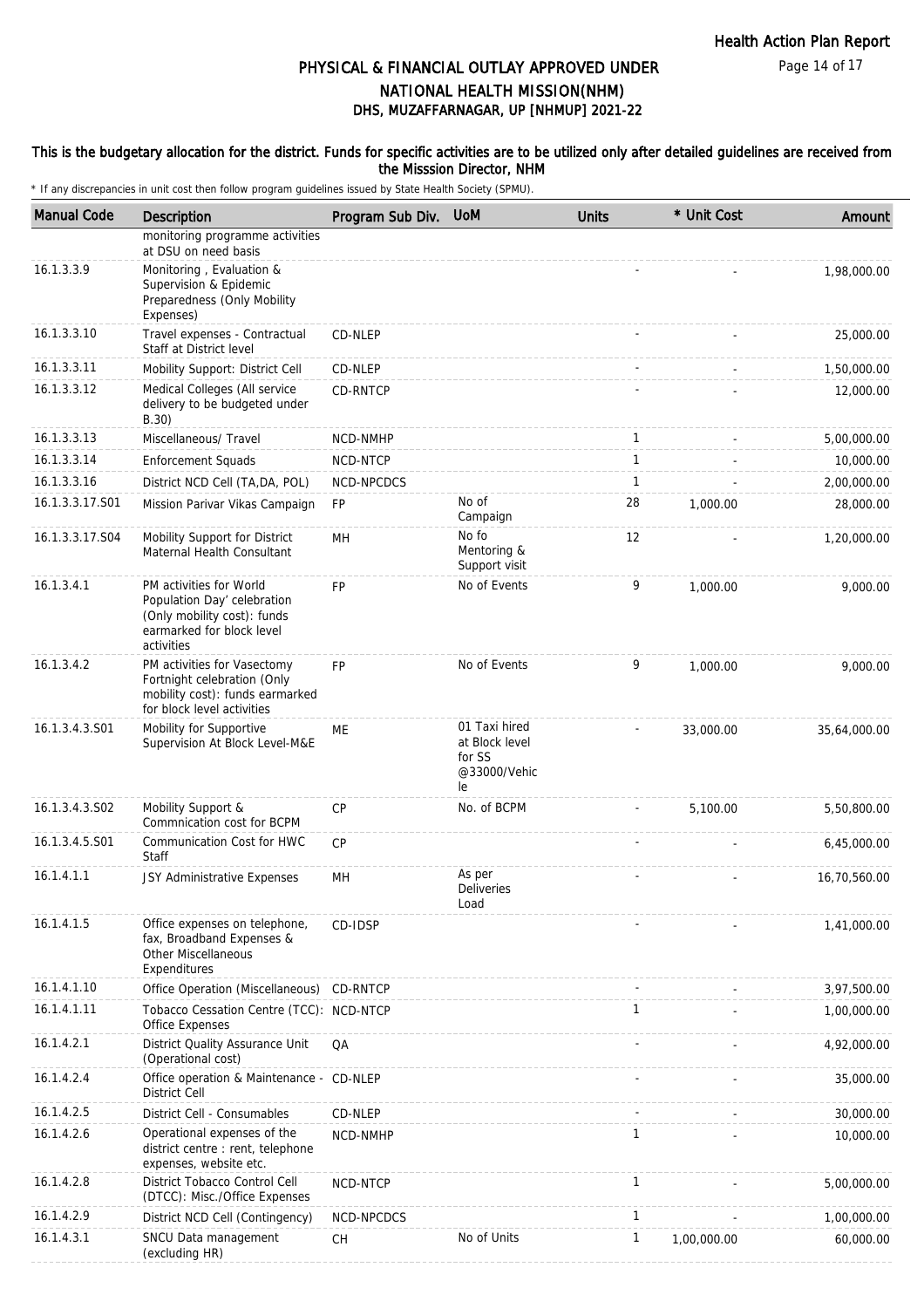#### This is the budgetary allocation for the district. Funds for specific activities are to be utilized only after detailed guidelines are received from the Misssion Director, NHM

| <b>Manual Code</b> | Description                                                                                       | Program Sub Div. | <b>UoM</b>                           | <b>Units</b> | * Unit Cost | Amount       |
|--------------------|---------------------------------------------------------------------------------------------------|------------------|--------------------------------------|--------------|-------------|--------------|
| 16.1.5.2.1         | Minor repairs and AMC of<br>IT/office equipment supplied<br>under IDSP                            | CD-IDSP          |                                      |              |             | 10,000.00    |
| 16.1.5.2.4         | Vehicle Operation (Maintenance) CD-RNTCP                                                          |                  |                                      |              |             | 54,000.00    |
| 16.1.5.3.1         | PM activities under Micronutrient RI<br>Supplementation Programme                                 |                  | Lumpsump                             |              |             | 2,48,000.00  |
| 16.1.5.3.3         | Concurrent Audit system                                                                           | <b>FD</b>        |                                      |              |             | 1,08,000.00  |
| 16.1.5.3.7         | Epidemic preparedness (Dengue<br>& Chikungunya)                                                   | CD-NVBDCP        |                                      |              |             | 20,000.00    |
| 16.1.5.3.16.S05    | DPMU Operational Cost                                                                             | HR.              |                                      | $\mathbf{1}$ |             | 13,76,220.00 |
| 16.1.5.3.16.S06    | <b>BPMU Oprational Cost</b>                                                                       | <b>HR</b>        |                                      | 9            |             | 18,75,312.00 |
| 16.1.5.3.16.S09    | Oprational Cost for RBSK                                                                          | <b>RBSK</b>      | No of DEIC<br>Manager                | $\mathbf{1}$ | 10,000.00   | 10,000.00    |
| 16.1.5.3.16.S10    | Operational cost of RBSK-MHT                                                                      | <b>RBSK</b>      | No of Team                           | 18           | 14,000.00   | 2,52,000.00  |
| 16.1.5.3.16.S15    | Office & Administrative Expence<br>for State & District Rabies<br>Program                         | CD-NRCP          |                                      |              |             | 12,000.00    |
| 16.1.5.3.16.S18    | Office operational cost & other<br>office expences unedr NPCB                                     | NCD-NPCB         |                                      |              |             | 1,00,000.00  |
| 16.1.5.3.16.S22.   | Pol & Opex of DG set of Vaccine<br>Storage at District level & other<br>Cold Chain Point under RI | R <sub>l</sub>   | <b>Districts</b>                     |              | 1,20,000.00 | 1,20,000.00  |
| 16.1.5.3.16.S25    | Operational Cost for District<br>Maternal Health Consultant                                       | MH               | No of monthly<br>operational<br>cost |              |             | 1,20,000.00  |
| 16.2.1.S02         | Data Entry Operator                                                                               | FP               | No of<br>HR/MONTH                    | $\mathbf{1}$ | 14,071.00   | 2,55,259.00  |
| 16.2.1.S11         | Contigency District PCPNDT Cell                                                                   | <b>FP</b>        | No of<br>District/Month              | $\mathbf{1}$ | 5,000.00    | 5,000.00     |
| 16.2.2.S03         | District Level Mobility Support<br>for PNDT Team                                                  | <b>FP</b>        | No of Distrcts                       | $\mathbf{1}$ | 50,000.00   | 50,000.00    |
| 16.3.2.S01         | Mobility Support for HMIS &<br><b>MCTS Block Level</b>                                            | <b>MIS</b>       |                                      | 9            |             | 32,400.00    |
| 16.3.3.S01         | Operational cost for HMIS &<br>MCTS-AMC                                                           | <b>MIS</b>       |                                      |              |             | 92,400.00    |
| 16.3.3.S02         | Operational cost for HMIS &<br>MCTS-Internet                                                      | <b>MIS</b>       |                                      |              |             | 1,44,000.00  |
| 16.3.3.S03         | Operational cost for HMIS &<br>MCTS-Office Expenditure                                            | <b>MIS</b>       |                                      |              |             | 1,98,000.00  |
| 16.3.3.S04         | Operational cost for HMIS &<br>MCTS-Recurring Charges for<br><b>ANMOL Tablet</b>                  | <b>MIS</b>       |                                      | 326          |             | 11,73,600.00 |
| 16.4.2.1.1.S01     | District Programme Manager                                                                        | <b>HR</b>        |                                      | $\mathbf{1}$ |             | 6,61,632.00  |
| 16.4.2.1.1.S02     | <b>District Community Process</b><br>Manager                                                      | <b>HR</b>        |                                      | $\mathbf{1}$ |             | 5,38,488.00  |
| 16.4.2.1.1.S04     | District Accounts Manager                                                                         | <b>HR</b>        |                                      | $\mathbf{1}$ |             | 5,38,488.00  |
| 16.4.2.1.1.S05     | District Data Cum Account<br>Assistant                                                            | <b>HR</b>        |                                      | $\mathbf{1}$ |             | 1,63,350.00  |
| 16.4.2.1.1.S06     | DEIC manager                                                                                      | <b>RBSK</b>      |                                      | $\mathbf{1}$ |             | 1,98,000.00  |
| 16.4.2.1.1.S09     | Support Staff                                                                                     | <b>HR</b>        |                                      | $\mathbf{1}$ |             | 2,00,775.00  |
| 16.4.2.1.2.S02     | District Consultant(MH)                                                                           | MH               | No of District<br>Consultant MH      | $\mathbf{1}$ |             | 5,29,200.00  |
| 16.4.2.1.2.S04     | District Hospital Quality Manager QA                                                              |                  |                                      | 2            |             | 9,73,510.00  |
| 16.4.2.1.2.S05     | District Consultant Quality<br>Assurance                                                          | QA               |                                      | $\mathbf{1}$ |             | 7,33,000.00  |
| 16.4.2.1.8.S01     | Programme cum Admin. Asst.                                                                        | QA               |                                      | $\mathbf{1}$ |             | 2,34,915.00  |
| 16.4.2.2.2.S01     | District Epidemiologist-CD-IDSP                                                                   | CD-IDSP          |                                      |              |             | 8,78,644.00  |
| 16.4.2.2.4.S01     | Sr PMDT-TB HIV Coodinators                                                                        | CD-RNTCP         |                                      |              |             | 4,68,846.00  |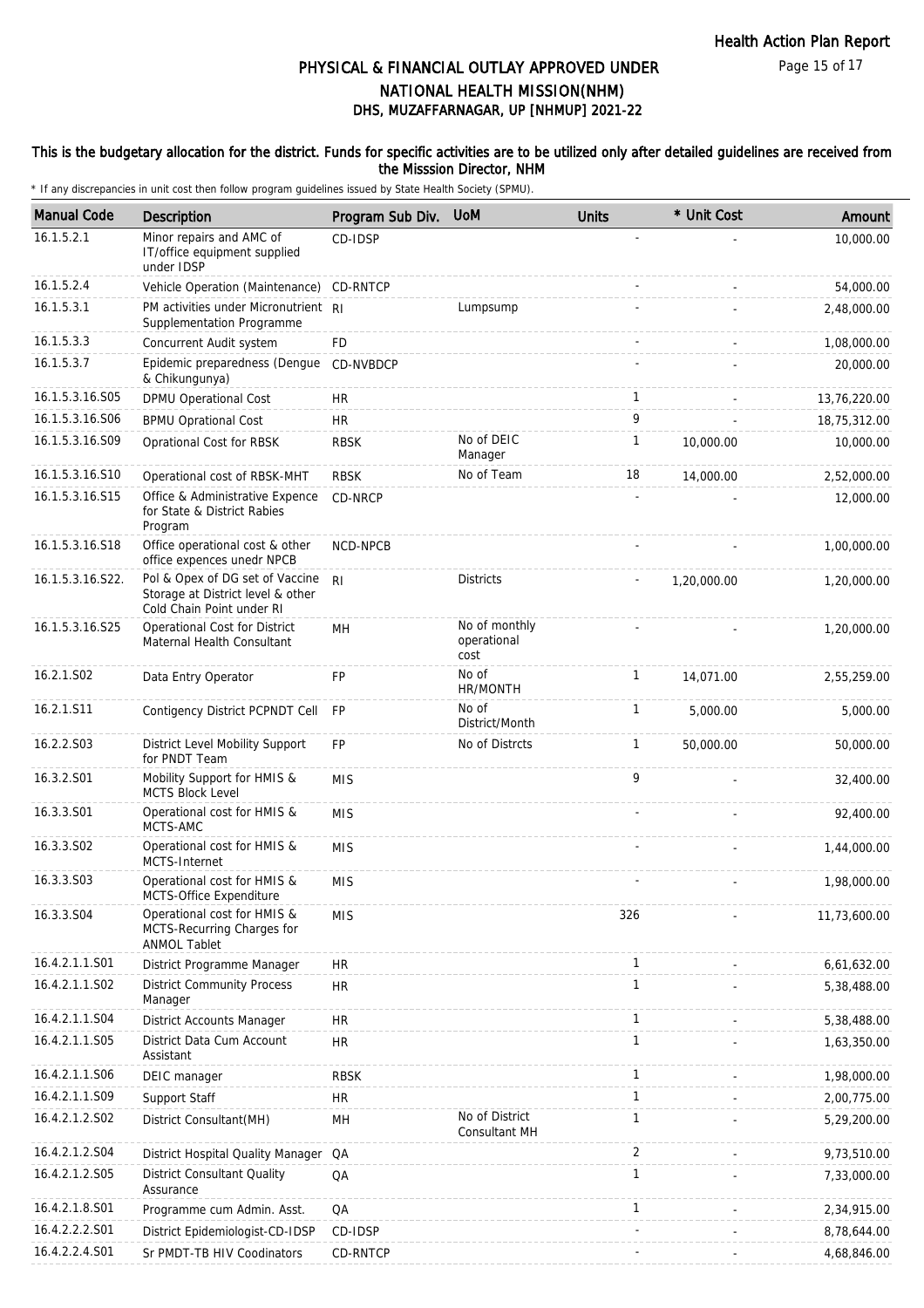### This is the budgetary allocation for the district. Funds for specific activities are to be utilized only after detailed guidelines are received from the Misssion Director, NHM

| <b>Manual Code</b> | Description                                                                | Program Sub Div. | <b>UoM</b>          | <b>Units</b> | * Unit Cost | Amount       |
|--------------------|----------------------------------------------------------------------------|------------------|---------------------|--------------|-------------|--------------|
| 16.4.2.2.4.S02     | PPM Coordinator-RNTCP                                                      | CD-RNTCP         |                     |              |             | 4,69,000.00  |
| 16.4.2.2.4.S03     | District Programme Coordinator-<br><b>RNTCP</b>                            | CD-RNTCP         |                     |              |             | 5,59,000.00  |
| 16.4.2.2.5.S01     | District Data Manager-CD-IDSP                                              | CD-IDSP          |                     |              |             | 3,74,661.00  |
| 16.4.2.2.6.S01     | Senior Treatment<br>Supervisor(STS)                                        | CD-RNTCP         |                     |              |             | 53,95,920.00 |
| 16.4.2.2.6.S03     | Senior TB Lab Supervisor (STLS)                                            | <b>CD-RNTCP</b>  |                     |              |             | 30,92,370.00 |
| 16.4.2.2.7.S01     | Accountant- Full time                                                      | CD-RNTCP         |                     |              |             | 3,85,000.00  |
| 16.4.3.1.1.S01     | Block Programme Manager                                                    | <b>HR</b>        |                     | 9            |             | 34,75,293.00 |
| 16.4.3.1.1.S02     | <b>Block Account Manager</b>                                               | <b>HR</b>        |                     | 9            |             | 28,98,381.00 |
| 16.4.3.1.1.S03     | <b>Block Community Process</b><br>Manager                                  | <b>CP</b>        |                     |              |             | 26,70,621.00 |
| 16.4.3.1.9.S03     | Data Entry Operator-HR                                                     | <b>HR</b>        |                     | 2            |             | 5,57,040.00  |
| 16.4.3.1.9.S04     | Data Entry Operator-MCTS OPR<br>820 MIS                                    | <b>MIS</b>       |                     | 9            |             | 23,72,976.00 |
| 16.4.3.1.9.S05     | Data Entry Operator-MIS<br>Outsource                                       | <b>MIS</b>       |                     | 32721        |             | 1,63,604.00  |
| 16.4.3.1.9.S07     | Data Entry Operator-RI                                                     | R <sub>l</sub>   |                     |              |             | 1,20,020.00  |
| 16.4.3.1.9.S08     | Data Entry Operator-RNTCP                                                  | CD-RNTCP         |                     |              |             | 3,45,000.00  |
| 16.4.3.1.9.S11     | Data Entry Operator- CD-IDSP                                               | CD-IDSP          |                     |              |             | 2,57,060.00  |
| 16.4.3.1.9.S13     | Data Entry Operator- NBCP-<br>District                                     | <b>NCD-NPCB</b>  |                     |              |             | 1,54,131.00  |
| 17.2.1             | Telemedicine/ teleconsultation<br>facility under Ayushman Bharat<br>H&WC   | <b>CP</b>        |                     |              |             | 18,06,000.00 |
| 17.8.S05           | Internet Cost to ASHA & AF at<br><b>HWC</b>                                | <b>CP</b>        | No of ASHA &<br>AF  |              | 200.00      | 20,05,200.00 |
| 18.1.4             | Counseling training for Service<br>Provider                                | <b>FP</b>        | No of Batch         | $\mathbf{1}$ | 15,400.00   | 15,400.00    |
| U.1.1.1.2          | Support for implementation of<br><b>NVBDCP</b>                             | CD-NVBDCP        |                     |              |             | 16,37,200.00 |
| U.1.3.1            | Operational Expenses of UPHCs<br>(excluding rent)                          | <b>NUHM</b>      | No of UPHC          | 6            | 8,000.00    | 5,76,000.00  |
| U.2.2.1            | Mobility support for ANM/LHV                                               | <b>NUHM</b>      | No of ANM           | 51           | 500.00      | 3,06,000.00  |
| U.2.3.1            | <b>UHNDs</b>                                                               | <b>NUHM</b>      | No of ANM           | 51           | 1.000.00    | 6,12,000.00  |
| U.2.3.2            | Special outreach camps in<br>slums/ vulnerable areas                       | <b>NUHM</b>      | No of UPHC          | 6            | 6,500.00    | 2,34,000.00  |
| U.3.1.1.1          | Incentives for routine activities                                          | <b>NUHM</b>      | No of ASHA          | 72           | 2,000.00    | 17,28,000.00 |
| U.3.1.1.2          | ASHA incentives for Ayushman<br>Bharat Health & Wellness<br>Centres (H&WC) | <b>NUHM</b>      | No of ASHA          | 49           | 1,000.00    | 5,88,000.00  |
| U.3.1.1.3.S01      | Incentive for Health Promotion<br>Day for ASHAs                            | <b>NUHM</b>      | No of ASHA          | 72           | 200.00      | 1,72,800.00  |
| U.3.1.1.3.S02      | Incentive for PMMVY for ASHAs                                              | <b>NUHM</b>      | No of<br>Benificary | 1008         | 100.00      | 1,00,800.00  |
| U.3.1.1.3.S03      | Incentive for Dengue and<br>chikenguiniya for ASHAs                        | CD-NVBDCP        |                     |              |             | 72,000.00    |
| U.3.1.2.1          | Module Training (Induction, VI & NUHM<br>VII)                              |                  |                     | 185          |             | 10,19,700.00 |
| U.3.1.3.1          | Supportive provisions (uniform/<br>awards etc)                             | <b>NUHM</b>      |                     | 72           |             | 46,200.00    |
| U.4.1.1.1          | Untied grants to UPHCs<br>Government Building                              | <b>NUHM</b>      | No of UPHC          | 1            | 1,75,000.00 | 1,75,000.00  |
| U.4.1.1.2          | Untied grants to UPHCs Rented<br><b>Building</b>                           | <b>NUHM</b>      | No of UPHC          | 5            | 1,00,000.00 | 5,00,000.00  |
| U.4.1.4            | Untied grants to MAS                                                       | <b>NUHM</b>      | No of MASs          | 72           | 5,000.00    | 3,60,000.00  |
| U.5.1.4.           | Rent for UPHC                                                              | <b>NUHM</b>      | No of UPHC          | 5            | 17,325.00   | 10,39,500.00 |